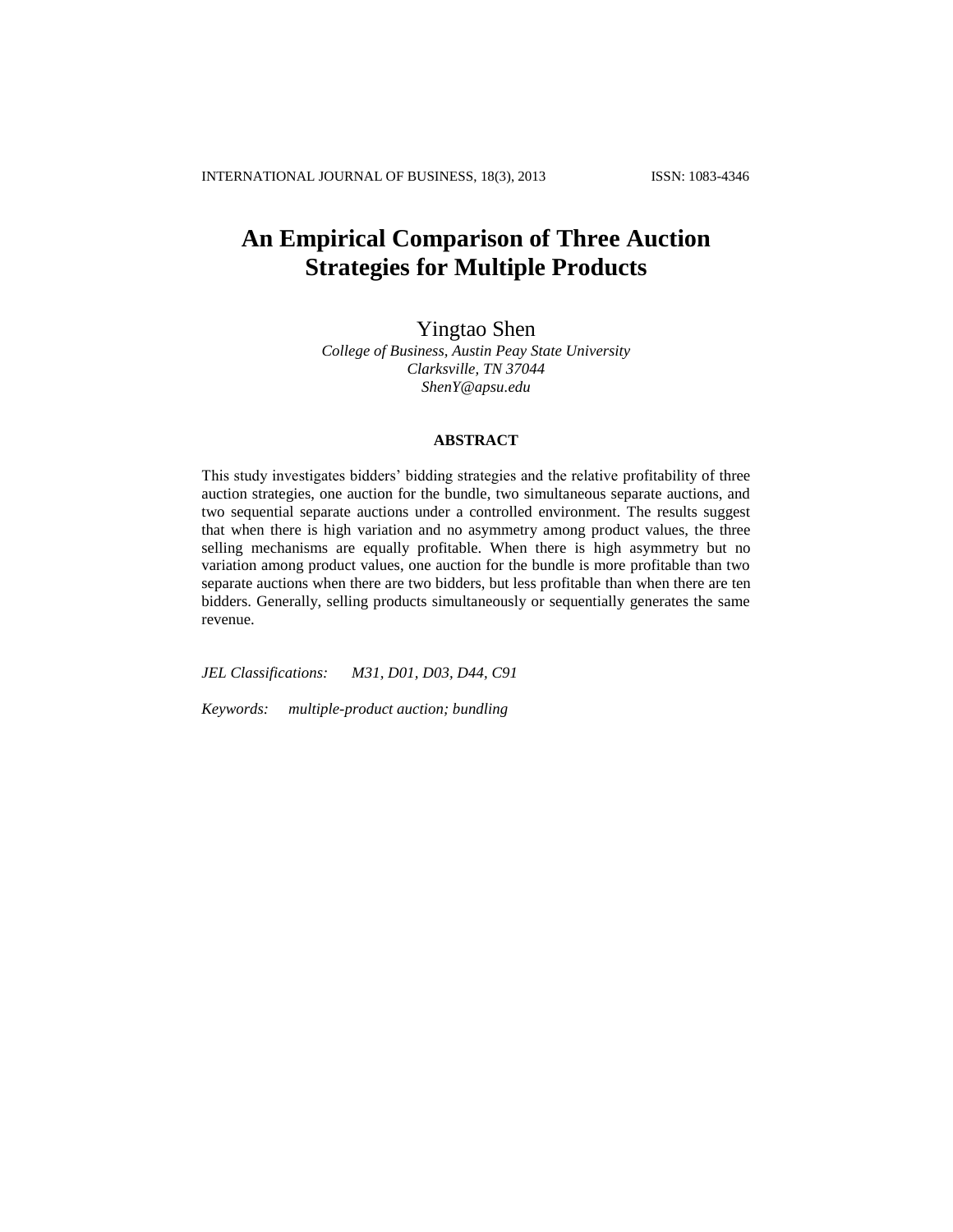### **I. INTRODUCTION**

Auctioneers often have multiple complementary products to auction off. Complementarity is present when bidders' value for the bundle is higher than the sum of individual values for these products. Complementarity may be due to savings in transaction costs when one wins multiple products. For example, a winner of two eBay auctions run by the same auctioneer may save on shipping costs if the shipment can be combined. Complementarity may also be a consequence of extra utility from consuming the products together. A typical example is a set of antique furniture for which people usually are willing to pay more to have the complete set. An additional reason for people to pay more than the sum of the individual values is that it will take tremendous effort (if possible at all) to find all the individual pieces from different sellers.

Let us consider an auctioneer selling two different products using second price sealed-bid auctions (also called Vickery auctions)<sup>1</sup>. An auctioneer, selling one unit each of two products, A and B, typically has three alternative selling strategies: (1) one auction for the bundle consisting of A and B, (2) two simultaneous separate auctions for A and B, and (3) two sequential separate auctions for A and B.

For the seller, each of the three strategies has its advantages and disadvantages. When complementary is not present, separate auctions are efficient because winners are always the bidders with the highest values for the individual products. This efficiency minimizes the consumer surplus the winners have and therefore increases the revenues of separate auctions.

The following numerical example demonstrates the inefficiency of an auction for the bundle. Let's suppose there are three bidders bidding on the two products, A and B. Table 1(a) shows the values for A, B, and the bundle of A and B together, which is the sum of the values for A and B. In a Vickery auction, it is an incentive-compatible strategy for each bidder to bid her true value. As Table 1(b) shows, when A and B are auctioned off as a bundle, that price will be equal to the second highest value for and the bid for the bundle, which is \$140. When A and B are auctioned off separately, the individual prices will be \$80 and \$80, respectively, and the total revenue will then be \$160. Also note that two simultaneous and sequential separate auctions should generate the same revenue, since the outcome of one auction will not affect the bidders' strategies for the other auction.

However, when complementarity is present, bidders in separate auctions find themselves facing a so called exposure risk (Ausubel et al., 1997; Rothkopf et al., 1998; Bykowsky et al., 2000; Chakraborty, 2004; Popkowski Leszczyc and Häubl, 2010). This is the risk of winning only one of the products at a price higher than its individual value, or winning both products at a price higher than the value for the bundle, as bidders may bid above their value(s) in an attempt to win both auctions and receive the extra complementarity.

The exposure risk affects bidders differently in simultaneous and sequential auctions for two complements, say product A and product B. In two sequential Vickery auctions, bidders only face exposure risk in the first auction. In the second auction, the losing bidders' weakly dominant strategy is to bid the value for B, while the winner of A will bid an amount equal to the sum of the value for B and the complementarity. In the first auction, bidders may overbid to try to win A to increase their chances to win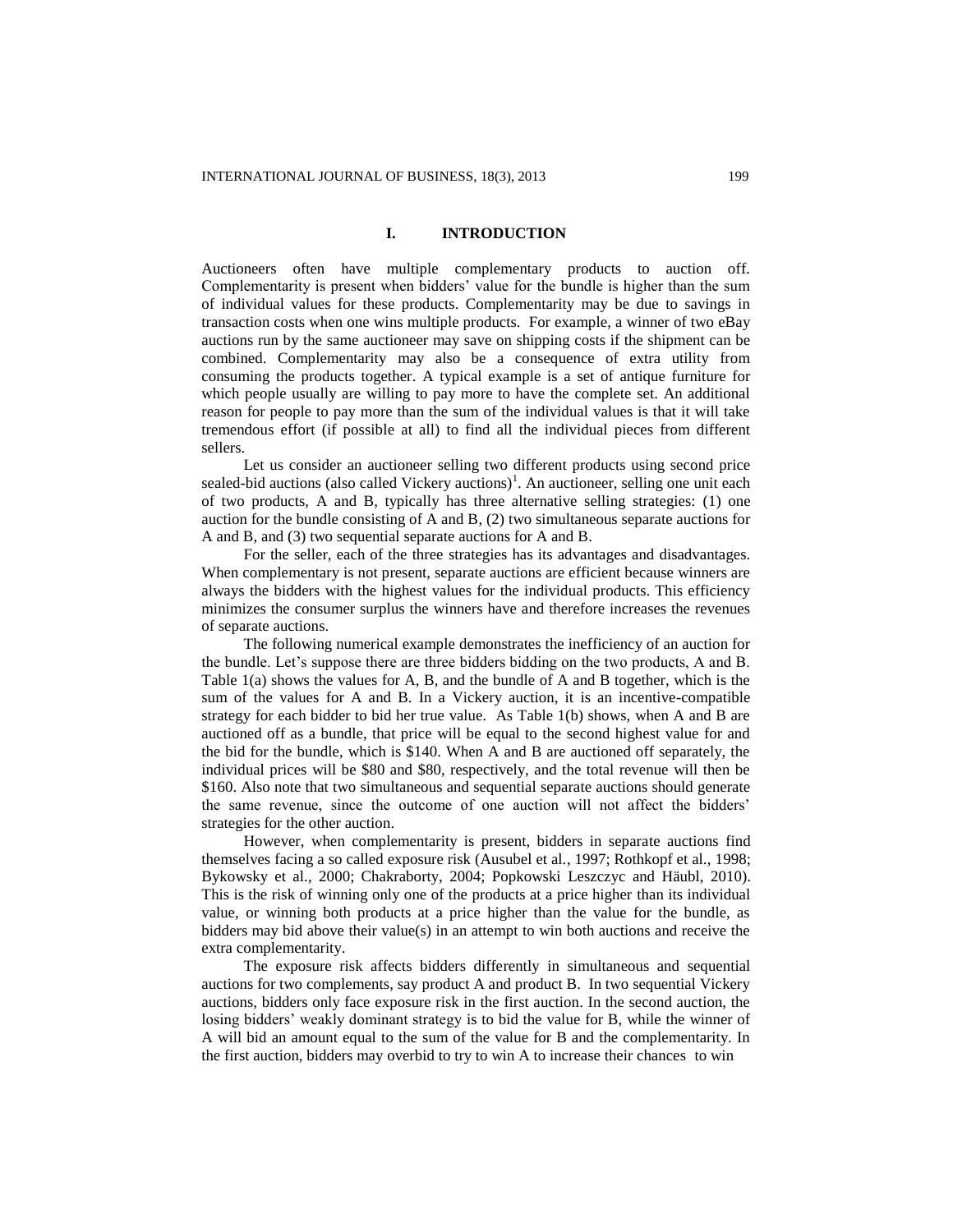#### **Table 1**

Illustration of the inefficiency of one auction for a bundle consisting of A and B when complementarity is not present

| (a) Bidders' values for A, B, and the bundle of A and B |             |             |                  |  |  |  |
|---------------------------------------------------------|-------------|-------------|------------------|--|--|--|
| <b>Bidder</b>                                           | Value for A | Value for B | Value for bundle |  |  |  |
| Bidder 1                                                | \$100       | \$40        | \$140            |  |  |  |
| Bidder 2                                                | \$40        | \$100       | \$140            |  |  |  |
| Bidder 3                                                | \$80        | \$80        | \$160            |  |  |  |
|                                                         |             |             |                  |  |  |  |

(b) Comparison of a bundle auction and two separate auctions

| Auction      |                            | Winner   | Winner's Value | Price |  |
|--------------|----------------------------|----------|----------------|-------|--|
|              | One auction for the bundle | Bidder 3 | \$160          | \$140 |  |
| Two separate | Auction for B              | Bidder 1 | \$100          | \$80  |  |
| auctions     | Auction for A              | Bidder 2 | \$100          | \$80  |  |
|              |                            |          |                |       |  |

both auctions and thus receive the complementarity<sup>2</sup>. Therefore, a bidder may win the first product by overpaying and then lose the second product. Take Bidder 1 in Table 1 as example. Let us assume that A and B are complements to all three bidders and the value for the bundle is \$40 more than the sum of the independent values for A and B, i.e., the value for complementarity is \$40 to all bidders. In the first of the two sequential auctions for A, Bidder 1 may bid \$130, \$30 higher than her value for A (\$100), to try to win A and have the opportunity of winning B and the complementarity in the second auction. However, if in the first auction for A, she is the highest bidder and the second highest bid is \$110 (say from Bidder 3 who also overbids in order to win A and thus the complementarity), Bidder 1 wins A by paying \$10 more than her value for A. However, if Bidder 1 fails to win B in the second auction (say Bidder 2 bids higher in the second auction), Bidder 1 ultimately wins A only and pays a price higher than her value for A.

In two simultaneous Vickery auctions, bidders run a potential exposure risk in both, as they may overbid in both auctions to increase their chances of winning the complementarity. They may then end up winning either A or B by paying higher-thanvalue price. For example, given that the complementarity is worth \$40, Bidder 1 in Table 1 may bid \$120 on A and \$60 on B in order to win both products and, therefore, gain complementarity. However, a possible outcome could also be that she wins only A and pays, say \$110, which is the second highest bid submitted by another bidder and is \$10 higher than her value for A. In certain instances, a bidder may even win both products by paying a total price that is higher than her value for the bundle.

As resulted, strategic bidders, in separate auctions, may bid less aggressively due to the exposure risk, reducing the profitability of separate auctions.

In contrast, in a bundle auction, bidders do not face this exposure risk and can bid more aggressively, adding the entire complementarity to their bid. This lack of exposure risk may translate to higher revenue. However, an auction for the bundle is generally inefficient because the winner is the bidder with the highest value for the bundle, and not necessarily the bidder with the highest values for the individual products. This inefficiency decreases the revenue of a bundle auction.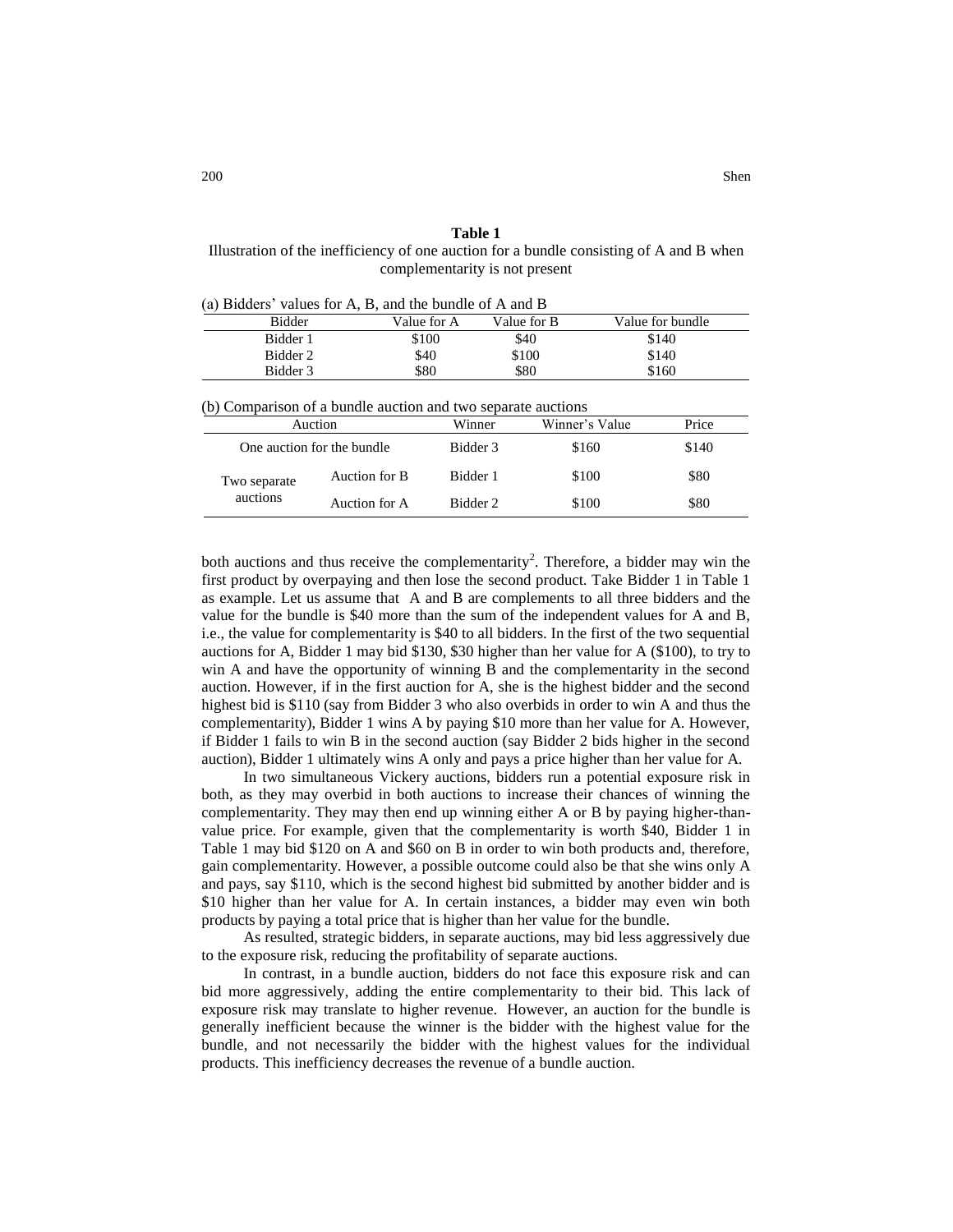To sum up, when complementarity is present, in two separate auctions the efficiency increases the revenue while the exposure risk decreases the revenue. In an auction of the bundle, the inefficiency decreases the revenue but the lack of exposure risk increases the revenue. Therefore, when choosing a selling mechanism, an auctioneer of the two complements faces a tradeoff between the inefficiency of a bundle auction and the exposure risk problem in two separate auctions, and the optimality of each selling strategy depends on the net effect of these two mechanisms.

The primary objective of this empirical study is to compare the profitability of these three selling mechanisms under different conditions. The environment is characterized by (1) the number of bidders (N), (2) heterogeneity of bidders' individual values for the two products, and (3) complementarity of the two products (C). Another objective is to find out how the environment affects bidders' strategies for these three selling mechanisms. Specifically, I am interested in looking at how the environment affects bidders' perceived exposure risk and how the exposure risk affects bidders' overbidding in separate auctions. These issues are examined through laboratory experiments.

The remainder of this paper is presented as follows. The second section reviews the literature. The third and fourth sections offer the details and results of the experiment. The paper concludes with a discussion of the key findings in the fifth section, followed by an analysis of its limitations in the sixth section.

#### **II. LITERATURE REVIEW**

# **A. Bundling Literature in a Posted Price Context**

Bundling, as a pervasive selling mechanism, is defined as "the sale of two or more separate products in one package" (Stremersch and Tellis, 2002), where "separate products" means products for which separate markets exist. It is a widely used marketing practice, to sell a wide variety of products, including seasonal tickets for sports events, high speed Internet and cable TV, air tickets, hotel and car rentals.

Research on bundling as a pricing mechanism was initiated by Stigler (1968). Since then bundling has received considerable attention by academics in the field of economics (Adams and Yellen, 1976; Schmalensee, 1984; McAfee, McMillan, and Whinston, 1989; Salinger, 1995) and marketing (Guiltinan, 1987; Gaeth et al., 1990; Yadav, 1994, 1995; Yadav and Monroe, 1993; Bakos and Brynjolfsson, 1999, 2000; Soman and Gourville, 2001; Stremersch and Tellis, 2002; Jedidi et al., 2003).

Bundling has been shown to increase sellers' profits by permitting more complete extraction of buyers' residual consumer surplus. This is because bundling can reduce the heterogeneity of buyers' reserve prices, by serving as a second-degree price discrimination mechanism (Adams and Yellen, 1976; Schmalensee, 1984). In their survey of the economics and marketing literatures on bundling, Stremersch and Tellis (2002) found that ambiguity exists concerning the concept of heterogeneity of reservation prices. They argued that the distribution of reservation prices consists of asymmetry and variation, and correlation alone is not sufficient to represent heterogeneity. Asymmetry refers to the difference among consumers' reservation prices for the separate products. For two separate products A and B, asymmetry occurs when one segment of buyers has a relatively higher reservation price for A, while the other segment has a higher reservation price for B. Variation means the difference among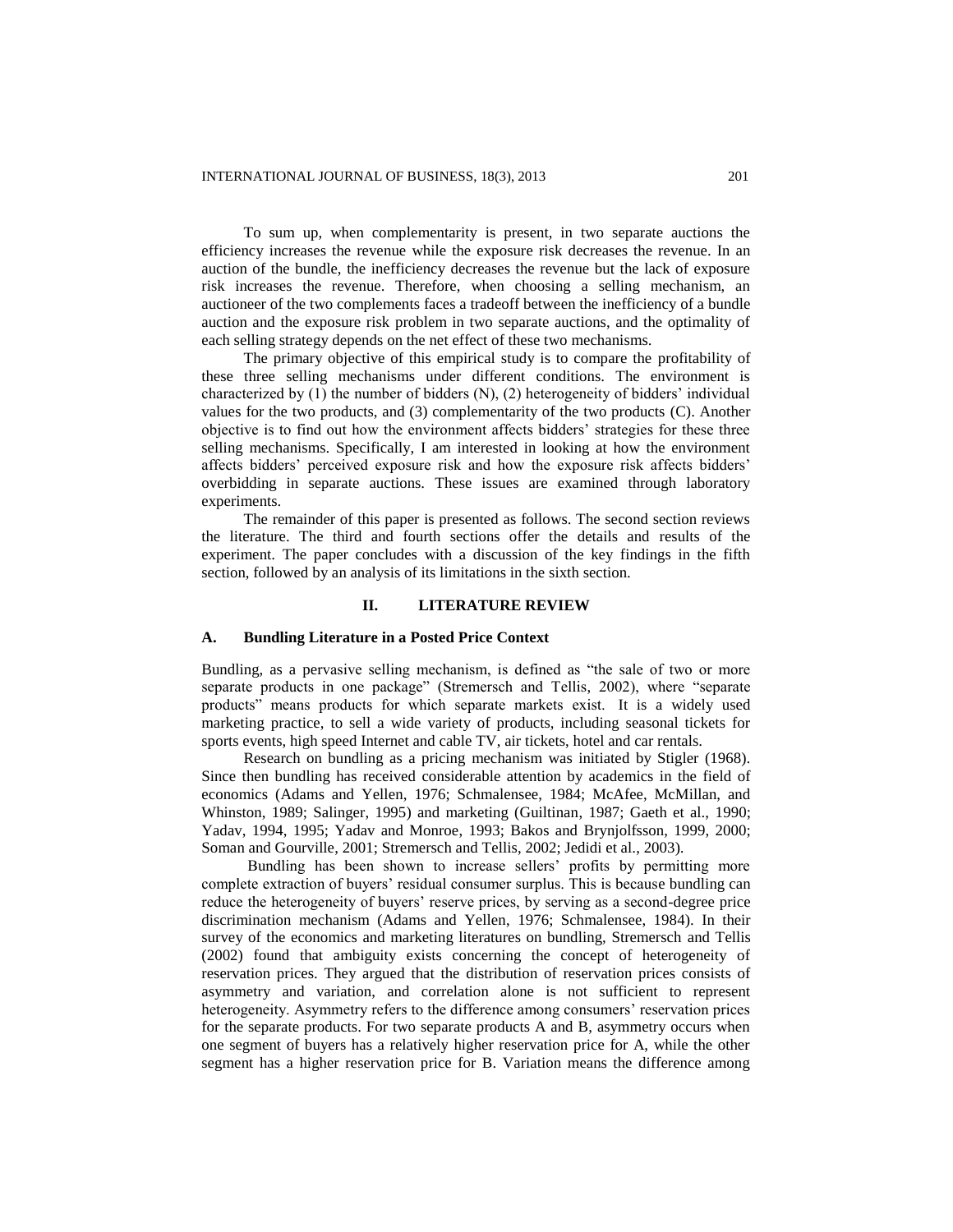consumers' reservation prices for the bundle of products. Asymmetry leads to negative correlation while variation leads to positive correlation. Stremersch and Tellis (2002) showed that these two dimensions affect the optimality of bundling in different ways, and, hence, it is important to incorporate both aspects of heterogeneity.

Besides heterogeneity of values, complementarity<sup>3</sup> of multiple products has been shown to affect the profitability of bundling (Lewbel, 1985; Matutes and Regibeau, 1988, 1992; Telser, 1979; Guiltinan, 1987; Venkatesh and Kamakura, 2003). Venkatesh and Kamakura (2003) found that the optimality of different selling mechanisms (unbundled sales, pure bundling, and mixed bundling) is determined by the degree of complementarity. For example, when marginal cost is low, pure bundling is optimal for moderate-to-strong complements and mixed bundling is optimal for independently valued products and weak complements.

Examining the existing bundling literature, I identify heterogeneity of consumer's reservation prices (values) and the degree of complementarity as two key factors deciding the profitability of bundling. Therefore, I will incorporate both heterogeneity of values and complementarity in this study.

#### **B. Auction Literature for Multiple Objects Auctions**

Although most auction studies have focused on individual product auctions, auction of multiple products is a very active area of research (see Klemperer (2004) for a review). Prior economics studies have examined optimal auction design for multiple products (e.g., Maskin and Reiley, 1984; Armstrong, 2000; Levin, 1997; Avery and Hendershott, 2000), simultaneous auctions (e.g., Wilson, 1979; Anton and Yao, 1992; Krishna and Rosenthal, 1996), sequential auctions (e.g., Bernhardt and Scoones, 1994; McAfee and Vincent, 1997; Jeitschko, 1999) and combinatorial auctions (see Milgram (2004) for a review). The multiple products can be either homogeneous (Wilson, 1979; Krishna and Rosenthal, 1996) or heterogonous (Palfrey, 1983; Chakraborty, 1999; Levin, 1997). The topic has also begun to receive attention from marketing researchers (Zeithammer, 2006; Cheema et al., 2005; Subramanian and Venkatesh, 2009; Popkowski Leszczyc and Häubl, 2010).

One track within the multiple product auction literature compares three typical selling mechanisms for multiple products in term of profitability based on the following analytical models:

(1) Bundle auction vs. Simultaneous auctions. Palfrey (1983) compared the profitability of one bundled Vickrey auction versus two simultaneous separate Vickrey auctions and showed that when there are only two bidders, the bundle auction is more profitable than separate auctions. Based on Palfrey (1983)'s framework, Chakraborty (1999) found that for two products whose values are independently distributed, there is a threshold for the number of bidders above which separate auctions will always be more profitable. So in general these two papers have concluded that without complementarity simultaneous separate auctions are more profitable than bundle auctions for more than two bidders. Both studies assumed that bidders' values for the component products are independently distributed and there is no complementarity.

(2) Bundle auction vs. Sequential auctions. Subramanian and Venkatesh (2009) examined the profitability of one auction for the bundle versus two sequential auctions for two complementary products. They concluded that when complementarity is small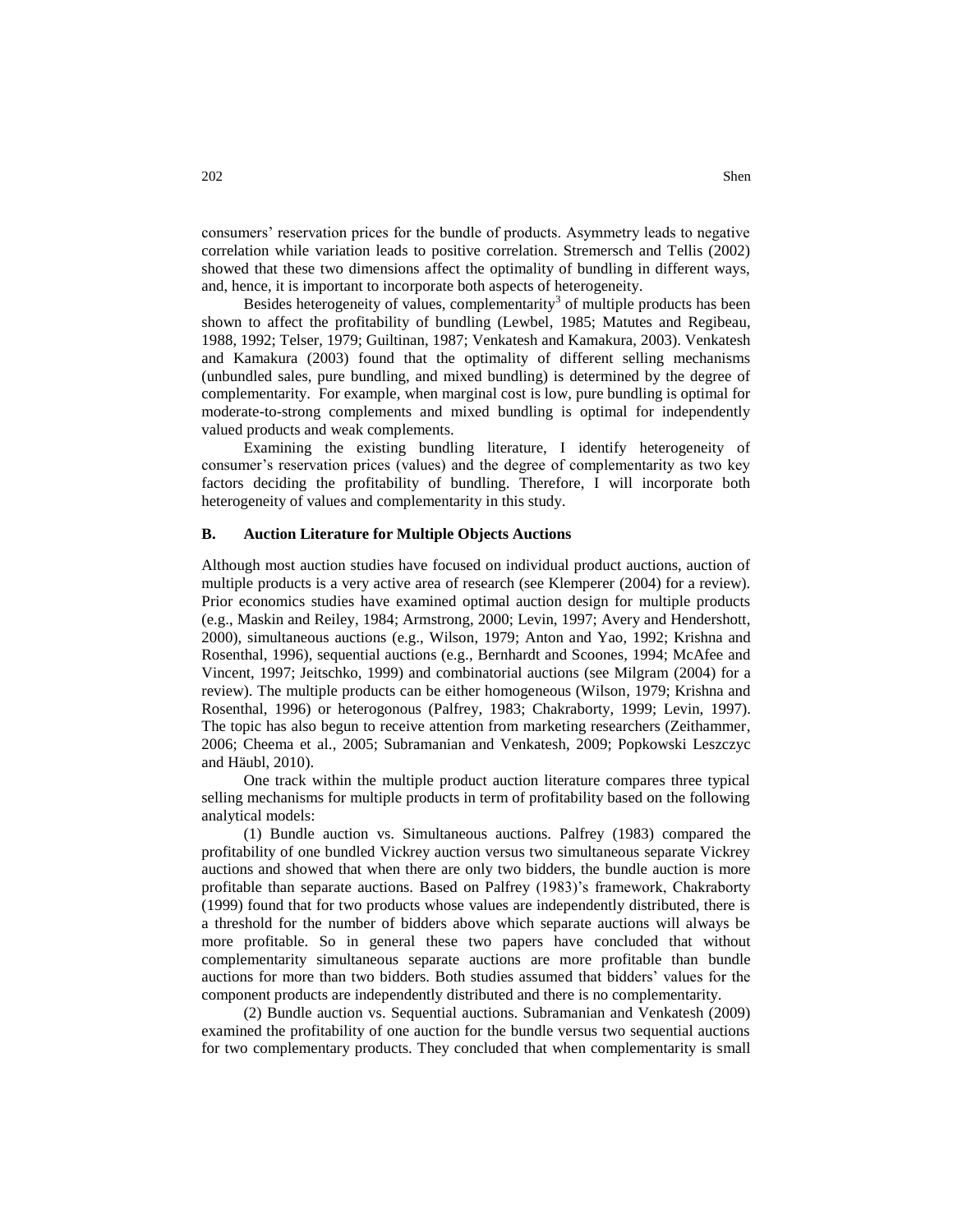and there are more than four bidders, separate auctions are more profitable. However, when complementarity is moderate or large, a bundle auction is always more profitable. Although their conclusions are in part based on the assumption that the individual values for the two products are independently distributed.

(3) Simultaneous auctions vs. Sequential auctions. Krishna & Rosenthal (1996) argued that for two complements, simultaneous and sequential auctions are approximately equally profitable. However, their results are limited due to the very strict assumptions made<sup>4</sup>. Hausch (1986) compared simultaneous and sequential auctions for two affiliated value identical products. He identified two opposing effects in sequential auctions: (i) when bids are announced between auctions, they may convey information about the values for products to be sold later on, which increase the revenues (an information effect); (ii) bidders who are aware of the information effect tend to bid lower in the first auctions and therefore reduce revenue (a deception effect). The optimality of sequential auctions depends on the net effect of these two effects. Feng and Chatterjee (2008) looked at a seller who has multiple identical products to sell to N bidders who arrive sequentially and only want one unit of the product. They indicated that the ratio of the number of items to the number of bidders decides whether sequential auctions are more profitable or not. When the ratio of the number of bidders to the number of items for sale is below a threshold value, sequential auctions have higher expected revenue than simultaneous auctions.

While auctioning off multiple products with complementarity is of significant managerial importance, a close examination of the literature reveals several significant gaps. First , there is no analytical model that compares all three mechanisms and shows under what conditions sellers should choose to sell products in a bundle or sell them in separate auctions (either simultaneously or sequentially). Second, very few empirical studies have tested the above-mentioned analytical models and their theoretical predictions on bidders' bidding strategies and auction revenues. Popkowski Leszczyc and Häubl (2010) empirically compared the seller revenue of the bundle auction relative to the revenue from separate auctions of the components based on evidence from eBay. The primary conclusion then is that although bundle auctions tend to be less profitable for noncomplementary products, these auctions are on average 50% more profitable than separate auctions when there is complementarity between the component products. However, the authors observed only the outcome (i.e., revenue) of the auctions, not the values and bids of all bidders for both the bundles and the separate component items. Therefore, it is not fully clear how all bidders' bids are influenced by the auction environments.

This study contributes to the auction literature by empirically investigating how bidders bid under different conditions, which are defined by the number of bidders, the complementarity and heterogeneity of bidders' values, for each of the three auction mechanisms, and comparing the revenues of all the three typical selling mechanisms under different conditions.

# **III. RESEARCH DESIGN**

# **A. The Auctions**

A revenue maximizing auctioneer has one unit of two products A and B, which can be either identical or different, to sell to N bidders ( $N \ge 2$ ). These two products are to be auctioned by one of the following three auction mechanisms: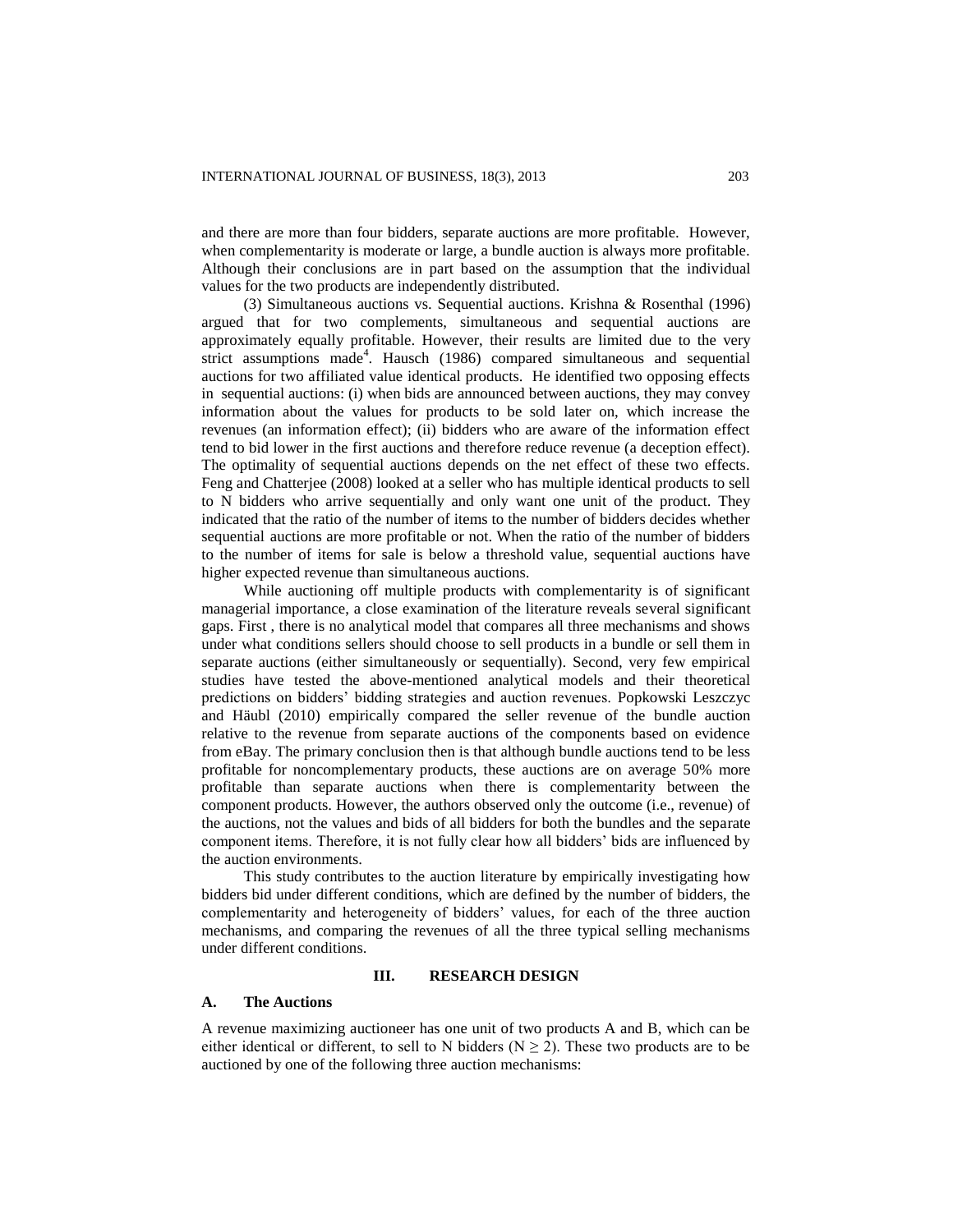1. One Vickrey auction for the bundle consisting of products A and B. Each bidder submits just one bid ( $b_{\text{bu}}$ ) for the bundle. The bidder with the highest  $b_{\text{bu}}$  wins,

and the price the winner pays equals the second highest bid. 2. Two simultaneous separate Vickrey auctions. Each bidder submits two bids  $(b_A, b_B)$  respectively for products A and B. In each of the two auctions, the bidder with the highest bid wins, and the price the winner pays equals the second highest bid. The winners are announced simultaneously; hence, when placing a bid on one product, they are unaware of the outcome of the other auction.

3. Two sequential separate Vickrey auctions, with the first auction for product A followed by a second auction for product  $B^5$ . Each bidder first places a bid (b<sub>A</sub>) for product A, followed by a bid for product B, which is conditional on the outcome of the auction for product A ( $b_{B|wind}$  or  $b_{B|Loss}$ ). In both auctions, the bidder with the highest bid in each auction wins and pays a price equal to the second highest bid in that auction.

The following assumptions are made in this paper:

1. The number of bidders (N) is the same in the two separate auctions and in the bundle auction. The number of bidders is common knowledge to all bidders and to the seller.

2. Complementarity (C) for products A and B is the same for all bidders, regardless of their individual values for A and B ( $V_A$  and  $V_B$ ). C is common knowledge to all bidders and the seller<sup>6</sup>.

3. A bidder's value for the bundle of A and B  $(V_{\text{bu}})$  equals the sum of her individual values for A and B ( $V_A$  and  $V_B$ ) and the complementarity (C).

4. Each bidder's  $V_A$  and  $V_B$  are privately known and are realizations of the same distribution that is common knowledge to all bidders and the seller.

#### **B. Experiment Design**

In this study there are two distributions of bidders' values (shown in Figure 1), in each there are three bidder segments (types) with three different combinations of  $V_A$  and  $V_B$ . Each bidder has one third chance of being chosen by nature to be of one of the three potential types. In the first distribution (see Figure 1(a)),  $V_A$  and  $V_B$  of the three types Type 1, Type 3, and Type 5 are respectively (\$100, \$100), (\$60, \$60), and (\$20, \$20). In the second distribution (see Figure 1(b)),  $V_A$  and  $V_B$  of the three types Type 2, Type 3, and Type 4 are (\$20, \$100), (\$60, \$60), and (\$100, \$20) respectively. In this first distribution, there is only variation and no asymmetry in bidders' individual values, and, hence, the two values are perfectly positively correlated. There is only asymmetry and no variation in the second distribution, implying that the two values are perfectly negatively correlated. Therefore a main advantage of adapting these two distributions is that I can look at the effect of each of the two dimensions of heterogeneity in bidders' individual values while controlling the other.

I set the number of bidders at either 2 or  $10^7$ . Given that Palfrey (1983), Chakraborty (1999), and Subramanian and Venkatesh (2009) identified two, three and four as the threshold number of bidders to decide the relative profitability of bundle auction, I believe 2 bidders is low and 10 is high. I choose  $C=\$20$  and  $C=\$50$  as low and high levels of complementarity.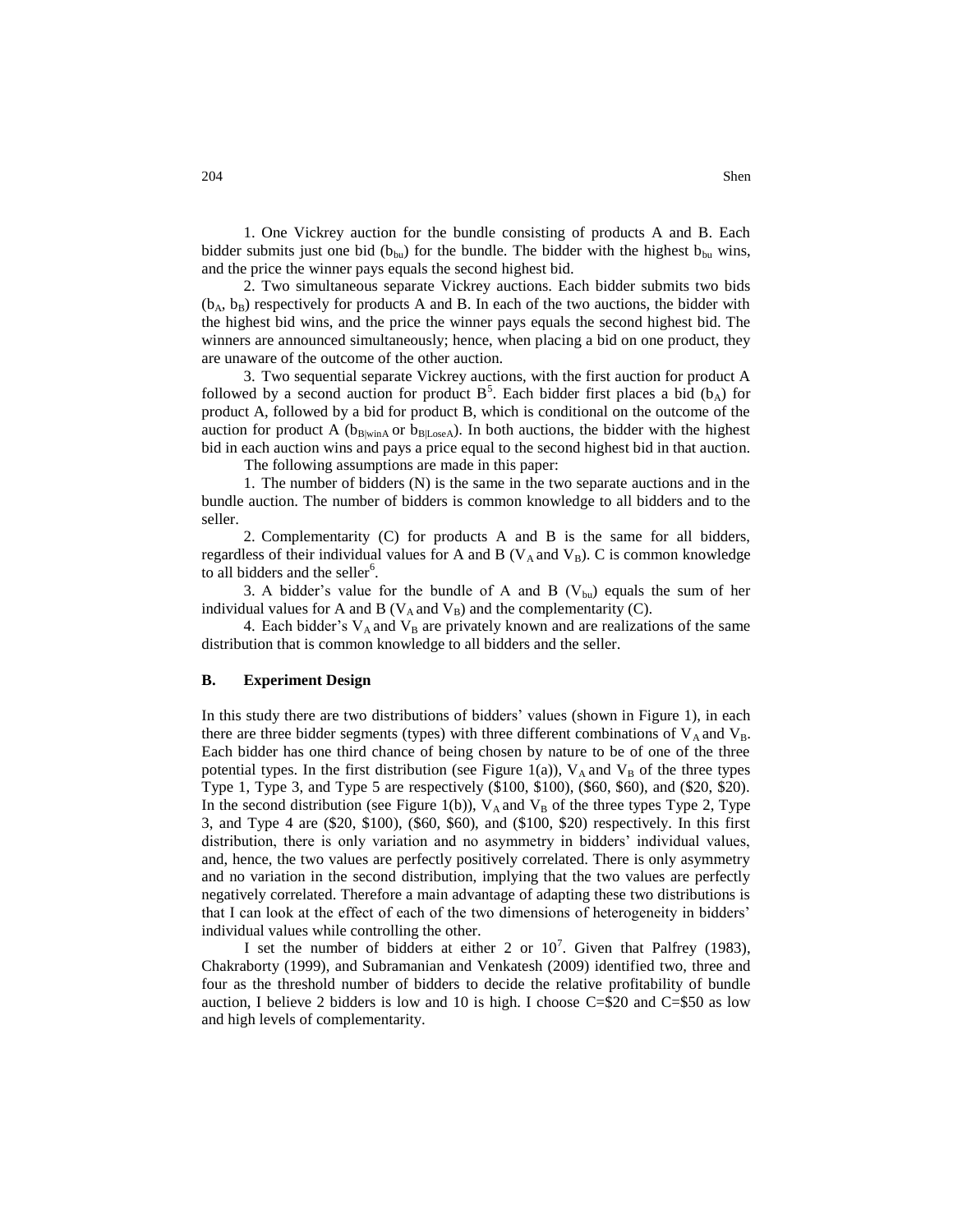

Therefore I obtain eight  $(2\times2\times2)$  different combinations (scenarios) of the heterogeneity of bidder's two values (distributions 1 and 2 in Figure 1), the number of bidders N (2, 10) and the level of complementarity C (\$20, \$50), as shown in Table 2.

For each combination for the number of bidders N, complementarity C and distribution of  $V_A$  and  $V_B$ , bidders come up with their bids in each of the three auction mechanisms. The seller, with the knowledge of the number of bidders, the distribution of bidders' types and all the type contingent bids, calculates and compares the expected revenues of the three selling mechanisms. The objective of this study is to find out under what conditions which of the three selling mechanisms is most profitable.

The bidders were 68 undergraduate business students at a North American university. Participants were provided with detailed instructions and shown an example of a Vickrey auction. The instructions included the following:

1. They would attend a series of auctions and bid on two hypothetical products, products A and B. Each participant would be provided with a value for each of the two products.

2. The values for these products were drawn from one of the two distributions demonstrated in Figure 1. In each auction, each participant was told the specific distribution from which her and her rivals' values for products A and B were drawn.

3. In each auction, the winner of an auction would obtain an amount equal to the difference between her value for the product and the amount of the second highest bid. Each bidder had 100 "e-dollars" in her account (Each e-dollar equaled one cent). All gains (losses) from the auctions in this study would be added to (or subtracted from) the subjects' accounts.

4. Whenever a bidder won both A and B, she would get an extra bonus, which represented the complementarity between the two products up for auction.

5. The bidders were told the number of opponents they would compete against in each auction.

To help bidders understand the concept of Vickrey auction, I conducted one practice run of a Vickrey auction for a hypothetical product. The outcome of the auction was revealed. Next all participants completed a short quiz about Vickrey auction and the correct answers were announced. Finally, bidders entered the real experimental auctions.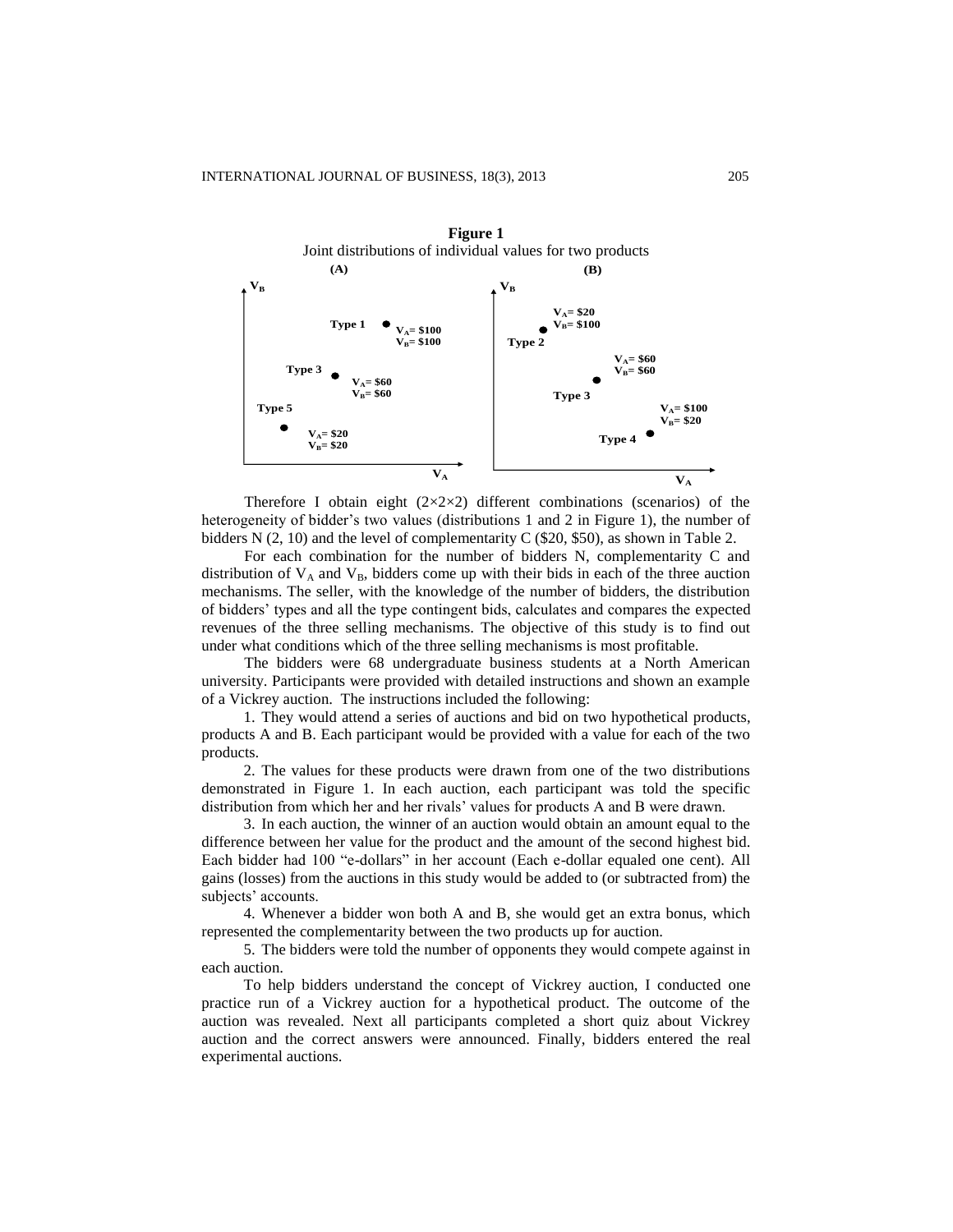| complementarity                          |                                              |                |                |                |      |          |          |   |
|------------------------------------------|----------------------------------------------|----------------|----------------|----------------|------|----------|----------|---|
| Scenario No.                             | 1                                            | $\overline{c}$ | 3              | $\overline{4}$ | 5    | 6        | 7        | 8 |
| # of Bidders                             | $\overline{2}$<br>$\overline{c}$<br>10<br>10 |                | $\overline{2}$ | $\overline{2}$ | 10   | 10       |          |   |
| Complementarity                          | \$50<br>\$50<br>\$20<br>\$20                 |                | \$20           | \$50           | \$20 | \$50     |          |   |
| Variation<br>Hetero-                     |                                              | High           |                |                |      | No       |          |   |
| geneity<br>Asymmetry                     |                                              | No             |                |                |      | High     |          |   |
| Type 1<br>$(VA = $100, VB = $100)$       | Included                                     |                |                |                |      |          |          |   |
| Type 2<br>$(VA= $20, VB= $100)$          |                                              |                |                |                |      |          | Included |   |
| Type 3<br>Included<br>$(VA=$60, VB=$60)$ |                                              | Included       |                |                |      |          |          |   |
| Type 4<br>$(VA=$100, VB=$20)$            |                                              |                |                |                |      | Included |          |   |
| Type 5<br>$(VA=$20, VB=$20)$             |                                              |                | Included       |                |      |          |          |   |

**Table 2**  Eight combinations (scenarios) of individual values, number of bidders and

Each bidder was required to bid in all eight scenarios for each of the three auction mechanisms. Thus, the experiment employed a four-factor (auction mechanism, N, C and distribution of values), twenty four-level (scenario) within-subject design.

Auctions using the same mechanisms were always put in the same block. So there are three blocks (mechanisms) with eight scenarios in each, and there are six possible orders for the three blocks. The order of blocks (mechanisms) was randomized, as well as the order of the eight scenarios within each block.

In each of the eight scenarios, subjects were told the number of opponents they competed against, the distribution from which their opponents' values were drawn, and the amount of complementarity for the two products. In each scenario there were three (pairs of) auctions, in each (pair of) auction a subject was given a pair of values,  $V_A$  and  $V_B$  (one out of the three in the given distribution) and was required to bid on each auction. Thus in a scenario defined by N, C and a distribution of  $V_A$  and  $V_B$ , I have each bidder's bids for each of the three pairs of values. Participants were told that only one of the three auctions would actually be conducted. For example, in a scenario where N=2, C=\$20 and  $V_A$  and  $V_B$  are drawn from the second distribution, a bidder participated in three auctions in which her values are respectively (\$20, \$100), (\$60, \$60) and (\$100, \$20). The bidder was told to place bid in each of the three auction based on these values, while her opponent's values could be any of the three pairs with equal chance. Only one auction was executed to determine the bidder's profit (for this scenario).

In an auction for the bundle, each subject was asked to place one bid. In two simultaneous separate auctions, each subject placed one bid on A and one on B. In two sequential separate auctions, a bidder was required to submit one bid for the first product A, and submit two bids for B; one if she were to win A  $(b_{B|WinA})$  and one if she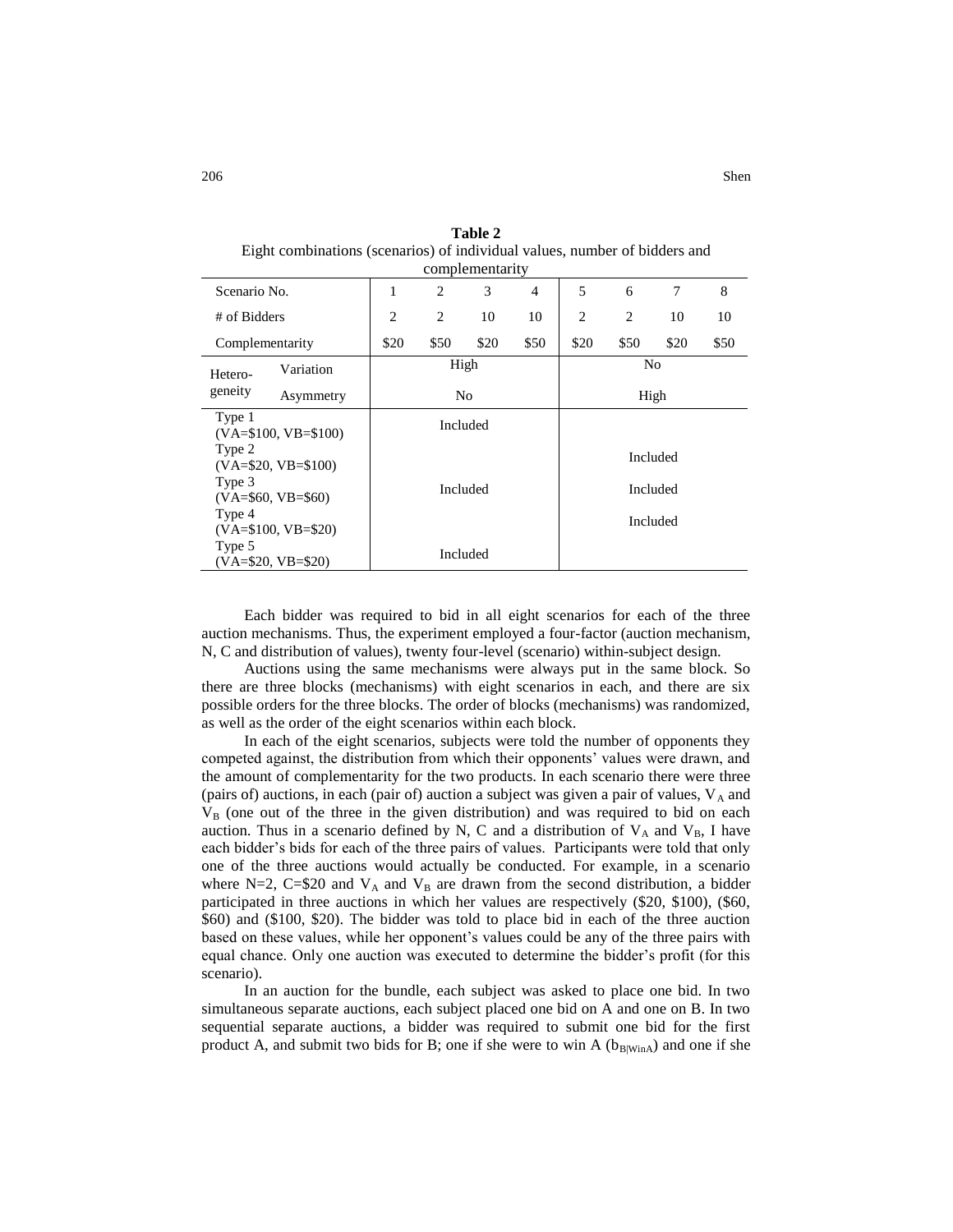were to lose A ( $b_{B|Loss}$ ). Bidders did not know the outcome of the first auction when they bid in the second auction.

To ensure that bidders understood the rules of each selling mechanism before the real auctions in each block (selling mechanism), two practice rounds were run and outcomes were shown for demonstration purposes. This was followed by a short quiz with several questions about the selling mechanism. These quizzes served as filters for each of the selling mechanism (experimental blocks). In the following data analysis for each mechanism, I only include the bids from the subjects who correctly answered all questions on the quiz about this mechanism<sup>8</sup>. One typical session lasted about  $75$ minutes.

### **IV. RESULTS**

The average bids are summarized in Tables 3 to 5 for the three selling mechanisms.

#### **A. One Bundle Auction**

In all auctions of the bundle, bidders' bids are approximately equal to their corresponding values for the bundle ( $V_A+V_B+C$ ), regardless of N and heterogeneity of values. The bids on the bundle increase as C increases, and an increase in N has little impact on bids<sup>9</sup>.

#### **B. Two Simultaneous Auctions**

When only variation is present and  $V_A$  and  $V_B$  are perfectly positively correlated (scenarios 1 to 4), comparison of all types of bidders' bids in scenarios 1 and 2 and comparison of bids in scenario 3 and 4 reveal that people increase their two bids to the same extend when C increases from \$20 to \$50, regardless of N.

In scenarios 5 to 8, where only asymmetry is present, Type 2 and Type 4 bidders do not change their bids according to N, while Type 3 bidders bid less aggressively due to the exposure risk. A comparison of scenarios 5 and 6 shows that, when N=2, Type 3 bidders increase the sum of their two bids by \$21.63 (paired t=5.12, df =54, p=.00) when C increases from \$20 to \$50. However, when  $N=10$ , Type 3 bidders actually decrease the sum of their two bids by \$2.39 (paired t=-0.283,  $df=53$ , p=.778) when C increases from \$20 to \$50.

These results indicate that Type 3 bidders' bids are more sensitive to exposure risk than Type 2 and Type 4 bidders'. This is because Type 2 and Type 4 bidders have a high value for one product and therefore have a good chance to win this product without adding any complementarity to the bid, while Type 3 bidders have median values for both products so they have to add complementarity to both products to win them both.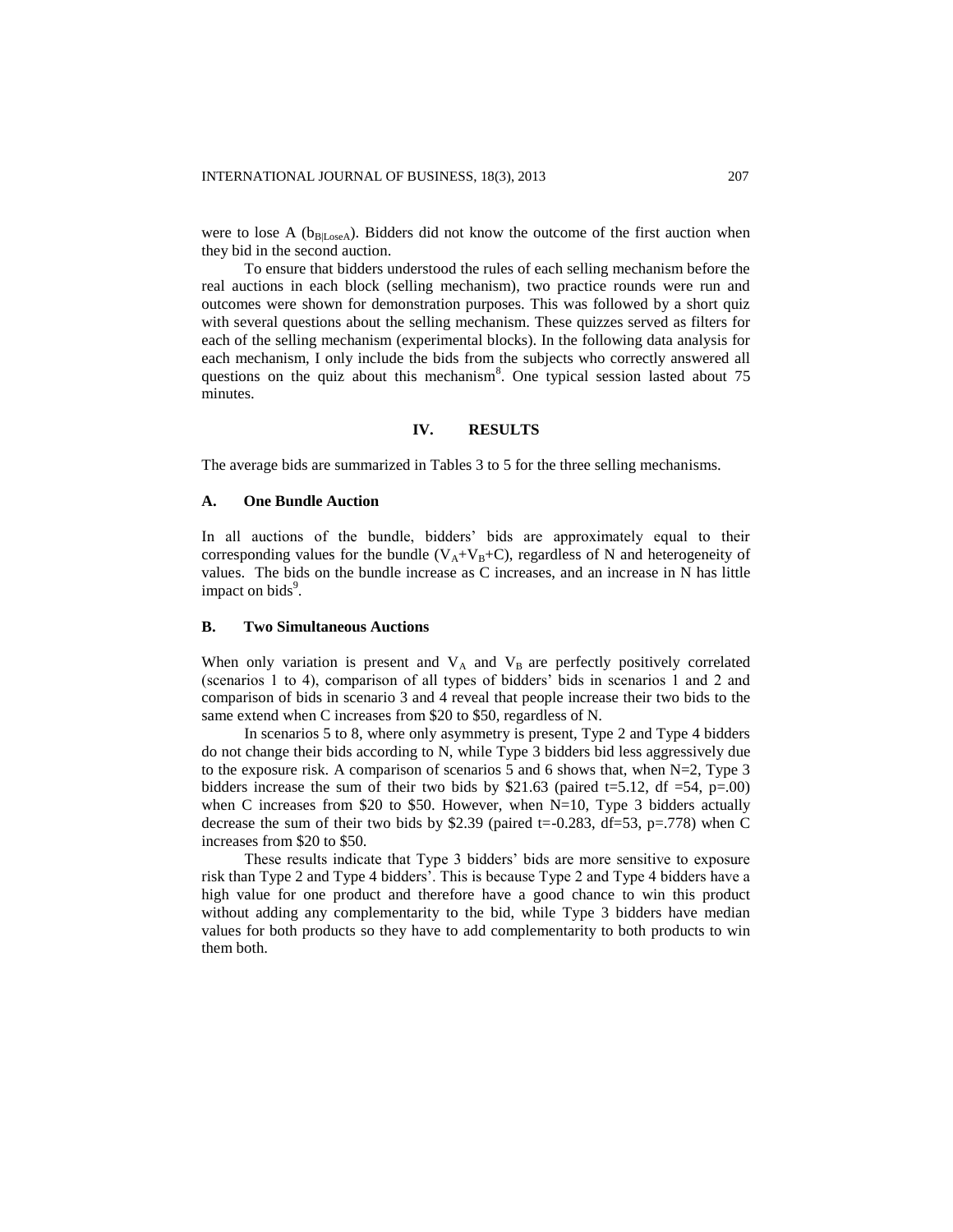| 208 | Shen |
|-----|------|
|     |      |

| (a) High variation, no asymmetry    |                           |                           |                           |                           |  |  |
|-------------------------------------|---------------------------|---------------------------|---------------------------|---------------------------|--|--|
| Scenario No.                        | 1                         | $\overline{2}$            | 3                         | 4                         |  |  |
| # of Bidders                        | 2                         | $\overline{2}$            | 10                        | 10                        |  |  |
| Complementarity                     | \$20                      | \$50                      | \$20                      | \$50                      |  |  |
| Type 1<br>$(V_A=$100, V_B=$100)$    | $b_{\text{bu}} = $212.76$ | $b_{\text{bu}} = $240.95$ | $b_{\text{bu}} = $219.56$ | $b_{\text{bu}} = $243.36$ |  |  |
| Type 3<br>$(V_A = $60, V_B = $60)$  | $b_{bu} = $138.22$        | $b_{\rm bu} = $171.46$    | $b_{\rm bu} = $139.85$    | $b_{\text{bu}} = $168.59$ |  |  |
| Type 5<br>$(V_A = $20, V_B = $20)$  | $b_{\text{bu}} = $62.71$  | $b_{bu} = $95.07$         | $b_{\text{bu}} = $72.61$  | $b_{bu} = $96.68$         |  |  |
| (b) No variation, high asymmetry    |                           |                           |                           |                           |  |  |
| Scenario No.                        | 5                         | 6                         | 7                         | 8                         |  |  |
| # of Bidders                        | $\overline{2}$            | $\overline{2}$            | 10                        | 10                        |  |  |
| Complementarity                     | \$20                      | \$50                      | \$20                      | \$50                      |  |  |
| Type 2<br>$(V_A = $20, V_B = $100)$ | $b_{\text{bu}} = $139.00$ | $b_{\text{bu}} = $168.64$ | $b_{\text{bu}} = $140.95$ | $b_{bu} = $170.22$        |  |  |
| Type 3<br>$(V_A = $60, V_B = $60)$  | $b_{bu} = $139.80$        | $b_{\text{bu}} = $169.29$ | $b_{\text{bu}} = $140.58$ | $b_{\text{bu}} = $169.17$ |  |  |
| Type 4<br>$(V_A=$100, V_B=$20)$     | $b_{\text{bu}} = $139.54$ | $b_{\text{bu}} = $168.80$ | $b_{bu} = $141.19$        | $b_{\rm bu} = $170.46$    |  |  |
|                                     |                           |                           |                           |                           |  |  |

**Table 3**  Average bids in one auction for the bundle

#### **C. Two Sequential Auctions**

In the second of the two sequential auctions, all types of bidders'  $b_{\text{BloseA}}$  were very close to their corresponding  $V_B$  and  $b_{B|winA}$  to  $(V_B+C)$ , regardless of N and the distribution of their opponents' values, fully consistent with the predictions of Subramanian and Venkatesh (2009).

When only variation exists in bidders'  $V_A$  and  $V_B$  (scenarios 1 to 4), in the first auctions, all types of bidders'  $b_A$  are affected by C but not by N. When only asymmetry exists in bidders'  $V_A$  and  $V_B$ , N has little impact on Type 2 bidders'  $b_A$ . When C increases from \$20 to \$50, Type 2 bidders increase their  $b_A$  as much when N=2 (scenarios 5 and 6) as when  $N=10$  (scenarios 7 and 8)<sup>10</sup>. N has a significant impact on Type 3 and Type 4 bidders'  $b_A$ . A comparison of scenarios 5 and 6 shows that when N=2, Type 3 bidders increase their  $b_A$  by \$26.93 when C increases from 20 to 50. However, when N=10, Type 3 bidders only increase their  $b_A$  by \$7.75 when C increases from \$20 to \$50<sup>11</sup>. Type 4 bidders increase their  $b_A$  by \$24.87 from scenario 5 to 6 (when N=2) and only \$0.58 from scenario 7 to  $8^{12}$  (when N=10).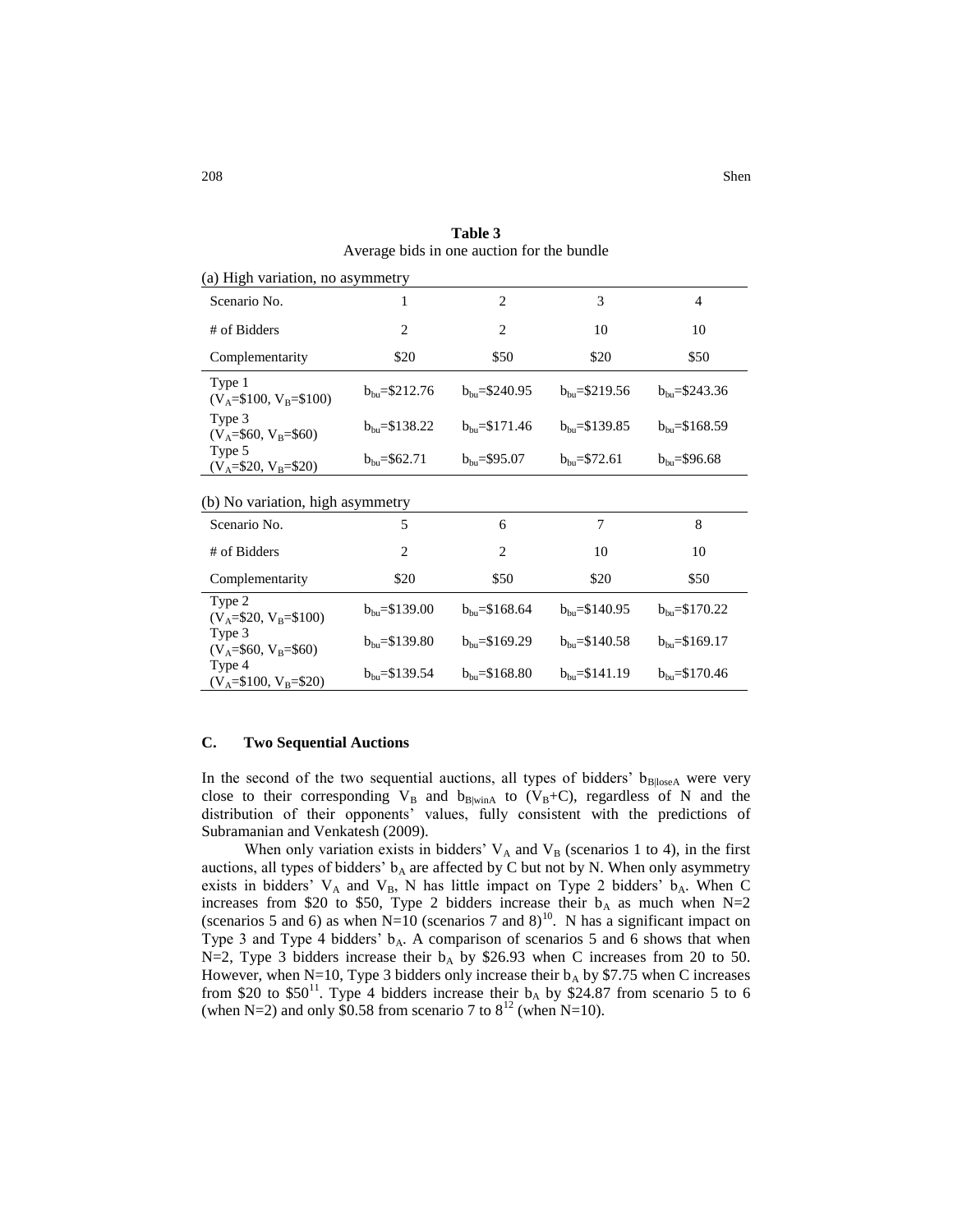| (a) High variation, no asymmetry     |                                    |                                    |                                    |                                    |  |  |
|--------------------------------------|------------------------------------|------------------------------------|------------------------------------|------------------------------------|--|--|
| Scenario No.                         |                                    | $\mathcal{D}_{\mathcal{L}}$        | 3                                  | 4                                  |  |  |
| # of Bidders                         | 2                                  | $\mathfrak{D}$                     | 10                                 | 10                                 |  |  |
| Complementarity                      | \$20                               | \$50                               | \$20                               | \$50                               |  |  |
| Type 1<br>$(V_A = $100, V_B = $100)$ | $b_4 = $115.52$<br>$b_R = $114.75$ | $b_4 = $131.29$<br>$b_B = $129.34$ | $b_4 = $115.49$<br>$b_R = $116.09$ | $b_4 = $130.34$<br>$b_R = $126.98$ |  |  |
| Type 3<br>$(V_A = $60, V_B = $60)$   | $b_0 = $\$73.33$<br>$b_R = $71.38$ | $b_4 = $86.49$<br>$b_R = $84.42$   | $b_4 = $73.60$<br>$b_R = $72.96$   | $b_4 = $84.26$<br>$b_R = $82.34$   |  |  |
| Type 5<br>$(V_A = $20, V_B = $20)$   | $b_4 = $34.77$<br>$b_R = $33.21$   | $b_4 = $46.60$<br>$b_R = $44.90$   | $b_4 = $33.09$<br>$b_R = $31.57$   | $b_A = $44.29$<br>$b_R = $42.21$   |  |  |
|                                      |                                    |                                    |                                    |                                    |  |  |

**Table 4**  Average bids in two simultaneous separate auctions

# (b) No variation, high asymmetry

| Scenario No.              | 5                    | 6                    | 7                    | 8                    |
|---------------------------|----------------------|----------------------|----------------------|----------------------|
| # of Bidders              | 2                    | $\mathcal{D}$        | 10                   | 10                   |
| Complementarity           | \$20                 | \$50                 | \$20                 | \$50                 |
| Type 2                    | $b_A = $40.19$       | $b_4 = $62.96$       | $b_4 = $37.73$       | $b_4 = $62.49$       |
| $(V_A = $20, V_B = $100)$ | $b_R = $103.90$      | $b_R = $116.06$      | $b_R = $106.94$      | $b_R = $109.32$      |
| Type 3                    | $b_4 = $71.75$       | $b_4 = $85.28$       | $b_4 = $69.67$       | $b_4 = $68.79$       |
| $(V_A = $60, V_B = $60)$  | $b_{\rm B} = $70.88$ | $b_R = $78.98$       | $b_R = $69.96$       | $b_{\rm B} = $68.45$ |
| Type 4                    | $b_4 = $105.62$      | $b_4 = $116.74$      | $b_4 = $108.21$      | $b_A = $109.57$      |
| $(V_A = $100, V_B = $20)$ | $b_{\rm B} = $39.73$ | $b_{\rm B} = $64.34$ | $b_{\rm B} = $37.83$ | $b_{B} = $61.19$     |

#### **Table 5**

|                                         |                                                                           | Average bids in two sequential separate auctions                      |                                                                        |                                                                        |
|-----------------------------------------|---------------------------------------------------------------------------|-----------------------------------------------------------------------|------------------------------------------------------------------------|------------------------------------------------------------------------|
| (a) High variation, no asymmetry        |                                                                           |                                                                       |                                                                        |                                                                        |
| Scenario No.                            |                                                                           | $\mathfrak{D}_{\mathfrak{p}}$                                         | 3                                                                      | 4                                                                      |
| # of Bidders                            | 2                                                                         | 2                                                                     | 10                                                                     | 10                                                                     |
| Complementarity                         | \$20                                                                      | \$50                                                                  | \$20                                                                   | \$50                                                                   |
| Type 1 ( $V_A = $100$ ,<br>$V_R = $100$ | $b_4 = $122.13$<br>$b_{B WinA} = $120.49$<br>$b_{\rm B LosseA} = $102.27$ | $b_4 = $142.89$<br>$b_{B WinA} = $139.25$<br>$b_{B Loss A} = $103.73$ | $b_A = $120.65$<br>$b_{B WinA} = $123.58$<br>$b_{B Loss A} = $101.55$  | $b_A = $142.18$<br>$b_{B WinA} = $140.69$<br>$b_{B Loss A} = $101.02$  |
| Type 3 ( $V_A = $60$ ,<br>$V_B = $60$   | $b_A = $75.51$<br>$b_{B WinA} = $79.69$<br>$b_{\rm B Loss A} = $62.44$    | $b_4 = $98.69$<br>$b_{B WinA} = $98.56$<br>$b_{B Loss A} = $63.53$    | $b_4 = $74.91$<br>$b_{B WinA} = $76.65$<br>$b_{\rm B Loss A} = $60.76$ | $b_4 = $97.55$<br>$b_{B WinA} = $98.49$<br>$b_{\rm B Loss A} = $63.00$ |
| Type 5 ( $V_A = $20$ ,<br>$V_B = $20$   | $b_0 = $35.58$<br>$b_{B WinA} = $38.78$<br>$b_{B LossA} = $22.82$         | $b_A = $59.00$<br>$b_{B WinA} = $60.74$<br>$b_{B Loss A} = $23.98$    | $b_4 = $32.98$<br>$b_{B WinA} = $40.98$<br>$b_{B LossA} = $23.49$      | $b_4 = $58.24$<br>$b_{B WinA} = $60.17$<br>$b_{B LossA} = $23.50$      |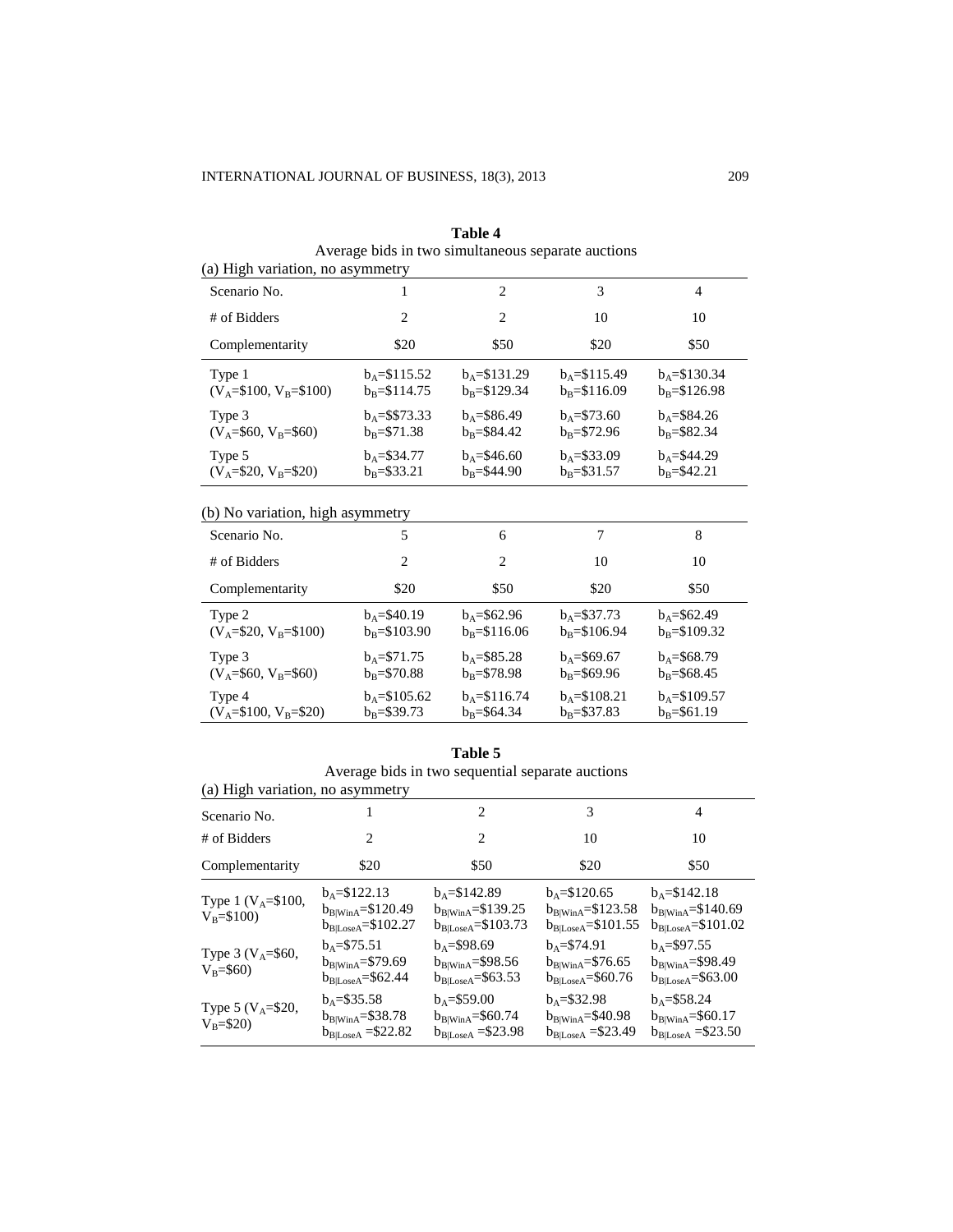| Table 5 (continued) |
|---------------------|
|                     |

| (b) No variation, high asymmetry       |                                   |                                       |                                 |                                        |
|----------------------------------------|-----------------------------------|---------------------------------------|---------------------------------|----------------------------------------|
| Scenario No.                           | 5                                 | 6                                     |                                 | 8                                      |
| # of Bidders                           | 2                                 | 2                                     | 10                              | 10                                     |
| Comple-mentarity                       | \$20                              | \$50                                  | \$20                            | \$50                                   |
|                                        | $b_A = $39.24$                    | $b_A = $58.56$                        | $b_A = $37.13$                  | $b_A = $56.35$                         |
| Type 2 ( $V_A = $20$ ,<br>$V_B = $100$ | $b_{B WinA} = $113.81$            | $b_{B WinA} = $135.20$                | $b_{B WinA} = $116.87$          | $b_{B WinA} = $135.42$                 |
|                                        | $b_{\rm B LossA}\!\!=\!\!\$97.64$ | $b_{\rm B Loss A} \!\!=\!\! \$100.00$ | $b_{\rm B Loss A} = $95.85$     | $b_{\rm B LosseA}\!\!=\!\!\$100.00$    |
| Type 3 ( $V_A = $60$ ,                 | $b_A = $77.11$                    | $b_A = $104.04$                       | $b_A = $70.05$                  | $b_A = $77.80$                         |
| $V_B = $60$                            | $b_{B WinA} = $78.31$             | $b_{B WinA} = $99.98$                 | $b_{\rm B WinA}\text{=}\$79.05$ | $b_{B WinA} = $101.40$                 |
|                                        | $b_{B Loss A} = $61.24$           | $b_{\rm B Loss A} = $63.64$           | $b_{B Loss A} = $59.73$         | $b_{B Loss A} = $63.36$                |
| Type 4 ( $V_A = $100$ ,                | $b_A = $119.15$                   | $b_A = $144.02$                       | $b_A = $110.51$                 | $b_A = $111.09$                        |
| $V_B = $20$                            | $b_{B WinA} = $51.87$             | $b_{B WinA} = $69.42$                 | $b_{B WinA} = $50.25$           | $b_{\rm B WinA}\text{=}\$66.05$        |
|                                        | $b_{\text{BlLoseA}} = $23.73$     | $b_{\text{BlLoseA}} = $24.18$         | $b_{\text{BlLoseA}}$ =\$23.73   | $b_{\text{B} {\text{LoseA}}} = $24.67$ |

| Table 6                                   |  |
|-------------------------------------------|--|
| Observed revenues for the eight scenarios |  |

|                            | (a) High variation, no asymmetry |          |                |                |                |  |  |  |
|----------------------------|----------------------------------|----------|----------------|----------------|----------------|--|--|--|
| Scenario No.               |                                  |          | 2              | 3              | $\overline{4}$ |  |  |  |
| # of Bidders               |                                  | 2        | 2              | 10             | 10             |  |  |  |
| Complementarity            |                                  | \$20     | \$50           | \$20           | \$50           |  |  |  |
| Hetero-                    | Variation                        | High     | High           | High           | High           |  |  |  |
| geneity                    | Asymmetry                        | No       | N <sub>0</sub> | N <sub>0</sub> | No.            |  |  |  |
| Bundle auction             |                                  | \$101.51 | \$130.88       | \$213.78       | \$246.68       |  |  |  |
|                            |                                  | (52.73)  | (56.52)        | (23.85)        | (26.11)        |  |  |  |
| Simultaneous Auctions      |                                  | \$105.80 | \$128.66       | \$224.54       | \$252.19       |  |  |  |
|                            |                                  | (56.20)  | (61.48)        | (26.37)        | (32.36)        |  |  |  |
|                            |                                  | \$100.55 | \$125.56       | \$218.31       | \$246.86       |  |  |  |
| <b>Sequential Auctions</b> |                                  | (56.12)  | (58.20)        | (27.15)        | (29.88)        |  |  |  |

# (b) No variation, high asymmetry

| Scenario No.               |           | 5              | 6              |                | 8        |
|----------------------------|-----------|----------------|----------------|----------------|----------|
| # of Bidders               |           | 2              | 2              | 10             | 10       |
| Complementarity            |           | \$20           | \$50           | \$20           | \$50     |
| Hetero-                    | Variation | N <sub>0</sub> | N <sub>0</sub> | N <sub>0</sub> | No       |
| geneity                    | Asymmetry | High           | High           | High           | High     |
| <b>Bundle</b> auction      |           | \$135.50       | \$161.54       | \$148.88       | \$181.30 |
|                            |           | (12.67)        | (20.68)        | (8.02)         | (10.37)  |
| Simultaneous Auctions      |           | \$109.20       | \$142.92       | \$214.24       | \$211.58 |
|                            |           | (26.62)        | (25.00)        | (16.04)        | (15.48)  |
| <b>Sequential Auctions</b> |           | \$114.82       | \$146.77       | \$205.24       | \$211.04 |
|                            |           | (26.34)        | (27.36)        | (16.26)        | (14.08)  |

Note: Standard deviations are in the parentheses.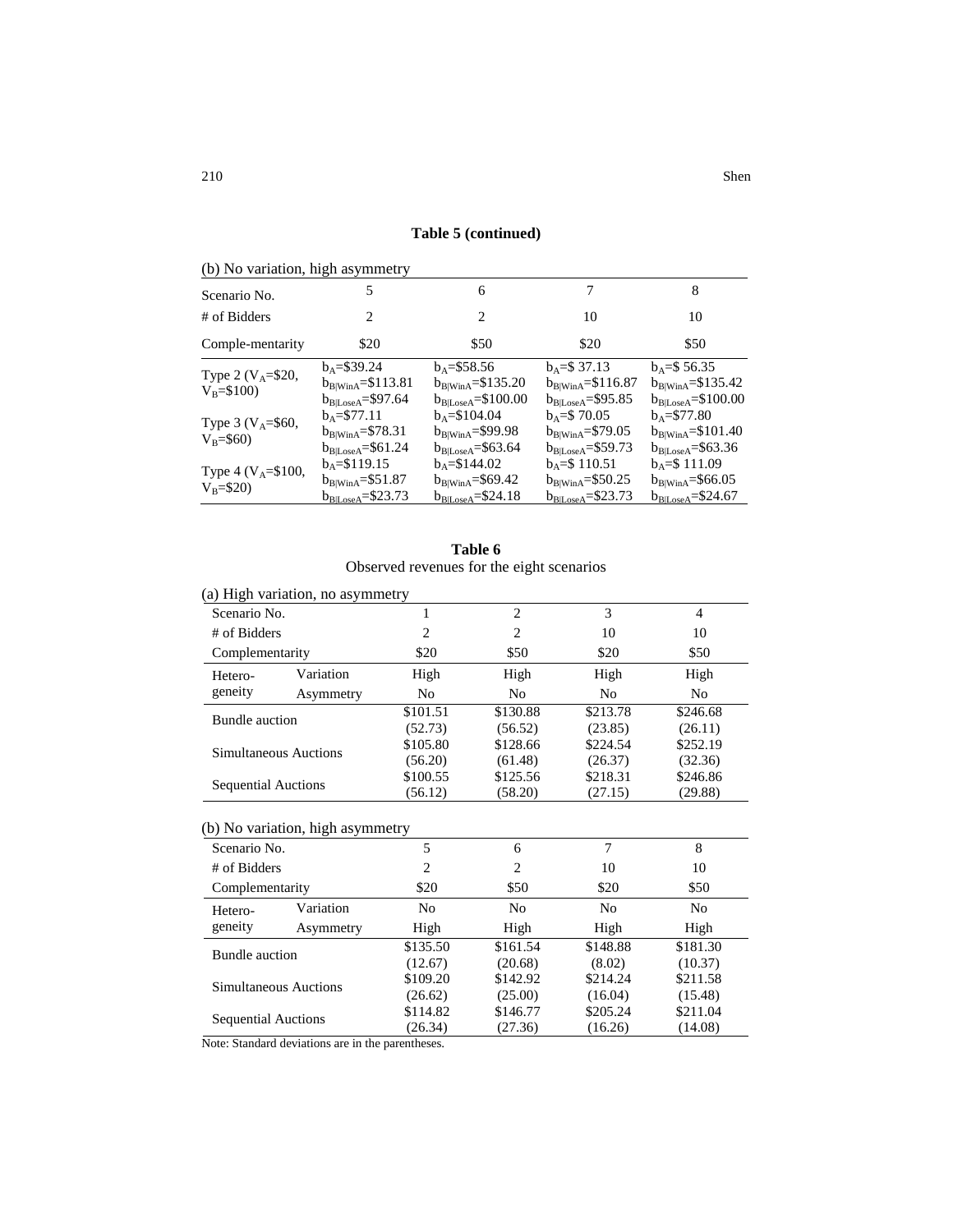#### **D. Comparison of Revenues**

Table 6 summarizes the mean of the revenue for each selling mechanisms in each of the eight scenarios. Mean revenue in each scenario was calculated by bootstrapping. In each iteration, I randomly choose N  $(N=2 \text{ or } 10)$  bidders from all the bidders who attended the auctions in this scenario. For each bidder chosen, I randomly choose one of the three types and the type contingent bids. Based on these N (pairs of) bids, the revenue is decided according to the rule of each selling mechanism.

Based on the results provided in Table 6, I summarize how N, C and heterogeneity affect revenues of the three selling mechanisms as follows:

1. Number of bidders. For all of the three mechanisms for given C and heterogeneity of individual values, larger N leads to higher revenues. In separate auctions, on the one hand, a larger N leads to less aggressive bidding (due to increased exposure risk), but, on the other hand, it results in a higher likelihood of having bidders with higher product values. The net effect of N on revenues is positive in separate auctions.

2. Complementarity. Generally, a higher C leads to higher revenues. There are two exceptions. A comparison of scenario 7 and 8 ( $N=10$ ) shows that when C increases from 20 to 50, the revenue of two sequential auctions increases only by \$5.8 dollars  $(z=0.27, p=.3936$ , one tailed), while the revenue of two simultaneous auctions actually decreases by \$2.66 dollars  $(z = -12, p = 0.452)$ , one tailed). In these two cases, bidders added little C to their bids due to the increased exposure risk.

3. Heterogeneity of individual values. For all three mechanisms, the effect of heterogeneity of individual values on revenues depends on N. When there are two bidders, asymmetry of values generates higher revenues. When there are ten bidders, variation of values leads to higher revenues.

The optimality of the three mechanisms depends on the combination of the three factors discussed above. When  $V_A$  and  $V_B$  are perfectly positively correlated and only variation is present (scenarios 1, 2, 3 and 4), the three selling mechanisms are approximately equally profitable with the biggest difference being 10.7 dollars  $(Z=28$ ,  $p=0.7795$ , which occurred in Scenario 3 (N=10, C=20), accounting for only 5.07% of the expected revenue in Scenario 3. In scenarios 5 and 6 where only asymmetry is present and  $N=2$ , selling two complements in a bundle is more profitable. When  $N=10$ , the two separate auction mechanisms generate approximately the same revenues, and both are more profitable than bundle auctions. A comparison of scenarios 7 and 8 where N=10 shows that when C increases from 20 to 50, the revenue of auction for the bundle increases on average by  $$32.4(z=2.47, p=.0068]$ , one tailed), the revenue of two sequential auctions increases only by \$5.8 dollars ( $z=27$ ,  $p=.3936$ , one tailed), while the revenue of two simultaneous auctions actually decreases by \$2.66 dollars  $(z=-.12,$ p=.4522, one tailed).

# **V. SUMMARY**

The primary research question in this study was "which of the three selling mechanisms is most profitable, when selling two complementary products, namely, A and B?" Based on the empirical evidence, I present the following findings.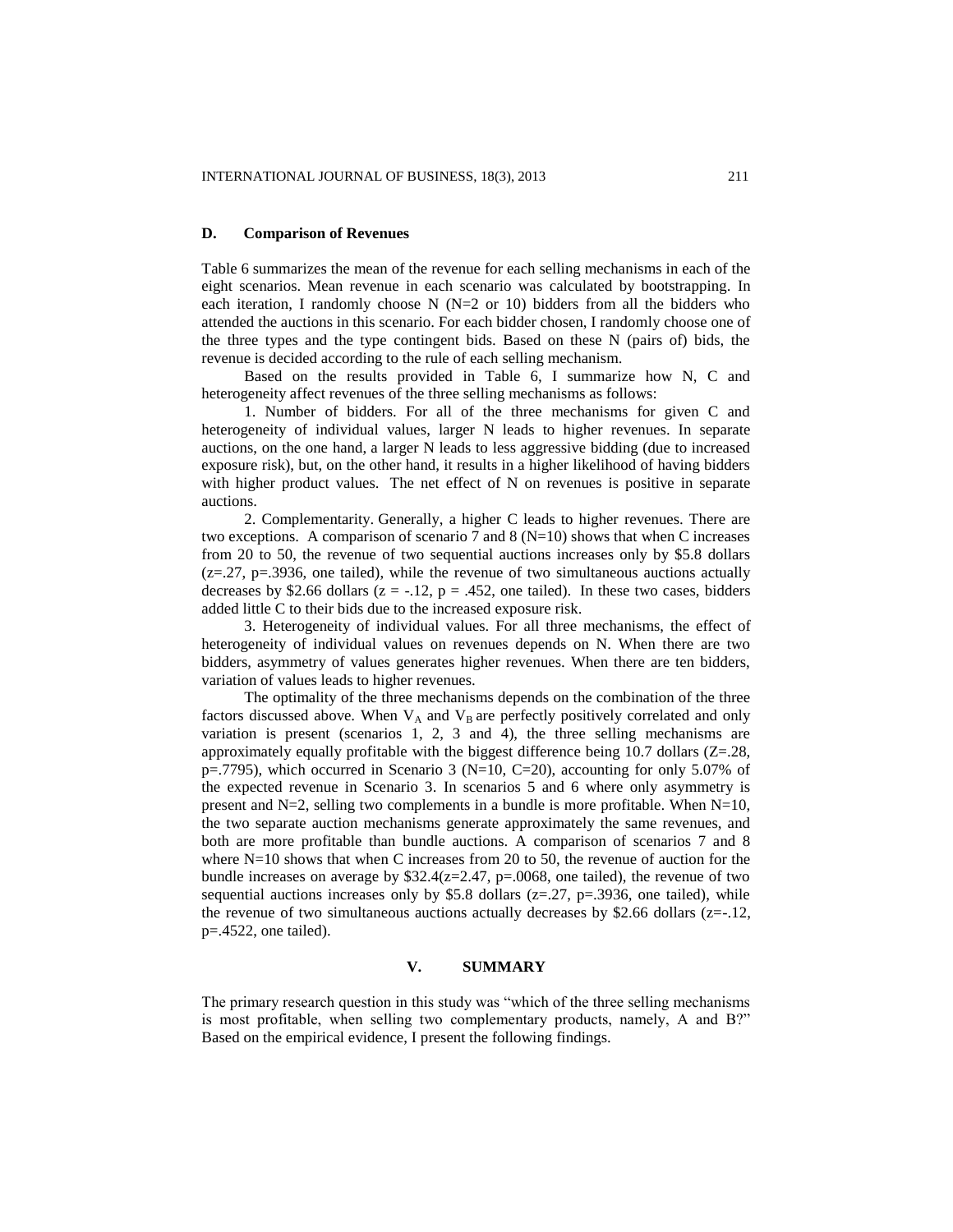None of the three mechanisms strictly dominates the others. Superiority in profitability of each of them depends on the heterogeneity of individual values, number of bidders and the magnitude of complementarity. The relative profitability of these three selling mechanisms depends on the net effect of the inefficiency in bundling and the exposure risk in separate auctions.

When there is high variation in product values, which are positively correlated, the three selling mechanisms are equally profitable, regardless of number of bidders and complementarity. This is due to both the absence of exposure risk in separate auctions and inefficiency in bundle auctions.

When high asymmetry exists and product values are negatively correlated, one bundle auction is more profitable than two separate auctions (simultaneous or sequential) when there are two bidders and less profitable when there are ten bidders. Simultaneous auctions and sequential auctions are approximately equally profitable, although the nature of exposure risk is different in these two separate selling strategies.

#### **VI. LIMITATIONS AND DIRECTIONS FOR FUTURE RESEARCH**

Although this study generates solid evidence for analyzing bidders' bids and comparing the profitability of the three selling mechanisms, the generalizability of the results is somewhat limited due to the use of undergraduate students in a lab experiment environment and the use of hypothetical products. However, this study does offer a precise methodology that may be replicated in other populations having greater diversity in more real settings. Future research is also needed to address how product characteristics, a larger number of products (3 or more), and bidders' risk attitude will affect bidders' bids and seller revenue.

#### **ENDNOTES**

- 1. In the remainder of this paper, I assume that sellers use a Vickery auction and that bidders will bid their value. A Vickrey auction is an auction where bidders submit written bids without knowing the bids of the others in the auction. The highest bidder wins, but the price she pays is equal to the second highest bid. A major reason for using a Vickrey auction is that without complementarity bidders' weakly dominant strategy is to bid value for the product, regardless of their risk attitude or the number of competing bidders. Most previous research has also used Vickrey auctions (e.g., Palfrey, 1983; Krishna and Rosenthal, 1996; Chakraborty, 1999; Subramanian and Venkatesh, 2009).
- 2. Subramanian and Venkatesh (2009) showed that it is an optimum strategy for bidders to bid above their value for the first product in a sequential auction to increase the chance of winning both products.
- 3. Oxenfeldt (1966) identified eight important sources of complementary of demand: One-Stop Shopping; Impulse buying; Broader Assortment; Related Use; Enhanced Value; Prestige Builder; Image Effects; Quality Supplements relationships. Guiltinan (1987) categorized complementary into three types: saving purchasing time and effort; enhancing satisfaction with other products; enhancing image of the seller so all products are valued more highly.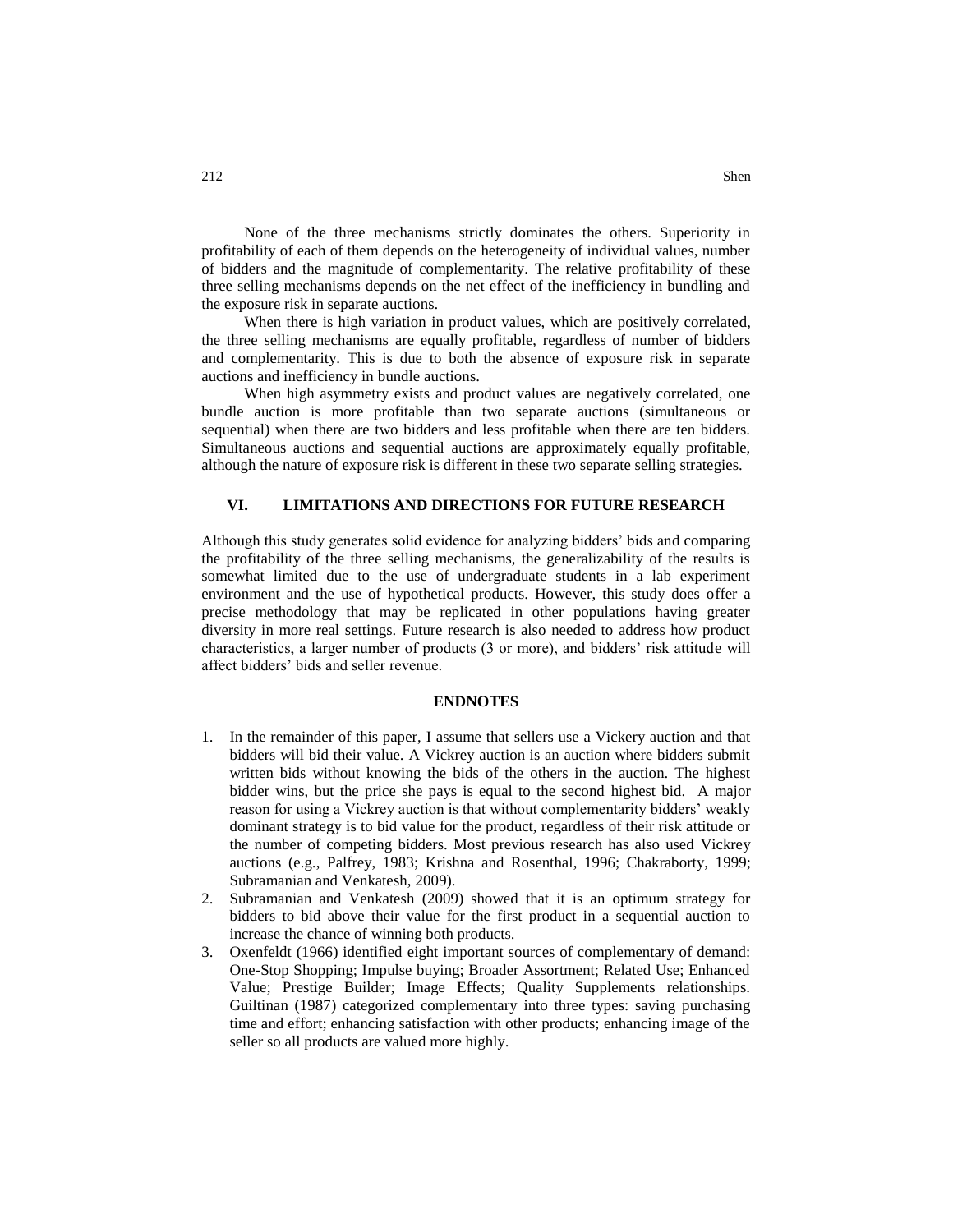- 4. They assume that there are only two kinds of bidders; local and global bidders. A global bidder has equal values for these multiple products and for her the value for the bundle exceed the sum of the individual values, while a local bidder wants only one of the products and received no complementarity for winning both products. It is not clear if their conclusions apply when global bidders have unequal values for the individual products.
- 5. Values for A and B have same individual distribution, so the order of individual auctions does not matter.
- 6. Here I examine the heterogeneity of individual values  $V_A$  and  $V_B$ , not complementarity. In many cases, while people may have different individual values for two products, they have similar value for the complementarity (see the FCC auctions and eBay auctions examples mentioned before).This assumption was also made by Krishna and Rosenthal (1996).
- 7. Previews studies show monotonicity in the effect of number of bidders on the relative profitability of bundle vs. separate auctions. For example, Palfrey (1983), Chakraborty (1999), and Subramanian and Venkatesh (2009) all showed there exists a threshold for number of bidders. When the number of bidders is greater than this threshold, separate auctions are more profitable. The first essay confirms this finding. Therefore we consider two levels of number of bidders in this study.
- 8. Out of 68 subjects, respectively 59, 55 and 55 subjects correctly answered all questions about the auctions for the bundle, the simultaneous auctions and the sequential auctions. Four subjects failed all three quizzes and four subjects failed two quizzes.
- 9. The only exception is the Type 5 bidder's bid in scenario 3 (t=2.877, df=58, p=.005).
- 10. \$19.32 vs. \$19.22, paired t=0.034, df=54, p=.937.
- 11. \$26.93 vs. \$7.75, paired t=6.008, df=54, p=.000.
- 12. \$24.87 vs. \$0.58, paired t=6.808, df=54, p=.000.

#### **REFERENCES**

- Adams, W., and J. Yellen, 1976, "Commodity Bundling and the Burden of Monopoly," *Quarterly Journal of Economics,* 90, 475-498.
- Anderson, S., and L. Leruth, 1993, "Why Firms May Prefer Not to Price Discriminate via Mixed Bundling," *International Journal of Industrial Organization,* 11, 49-61.
- Anton, J., and D. Yao, 1992, "Coordination in Split Award Auctions," *Quarterly Journal of Economics*, 107, 681-707.
- Armstrong, M., 2000, "Optimal Multi-object Auctions," *Review of Economics Studies*, 67, 455-481.
- Avery, C., and T. Hendershott, 2000, "Bundling and Optimal Auctions of Multiple Products," *Review of Economics Studies*, 67, 483-497.
- Ausubel, L., P. Cramton, R. McAfee, and J. McMillian, 1997, "Synergies in Wireless Telephony: Evidence from the Broadband PCS Auctions," *Journal of Economics and Management Strategy*, 6, 497-527.
- Bakos, Y., and E. Brynjolfsson, 1999, "Bundling Information Goods: Pricing, Profits, and Efficiency," *Management Science*, 45, 1613-1630.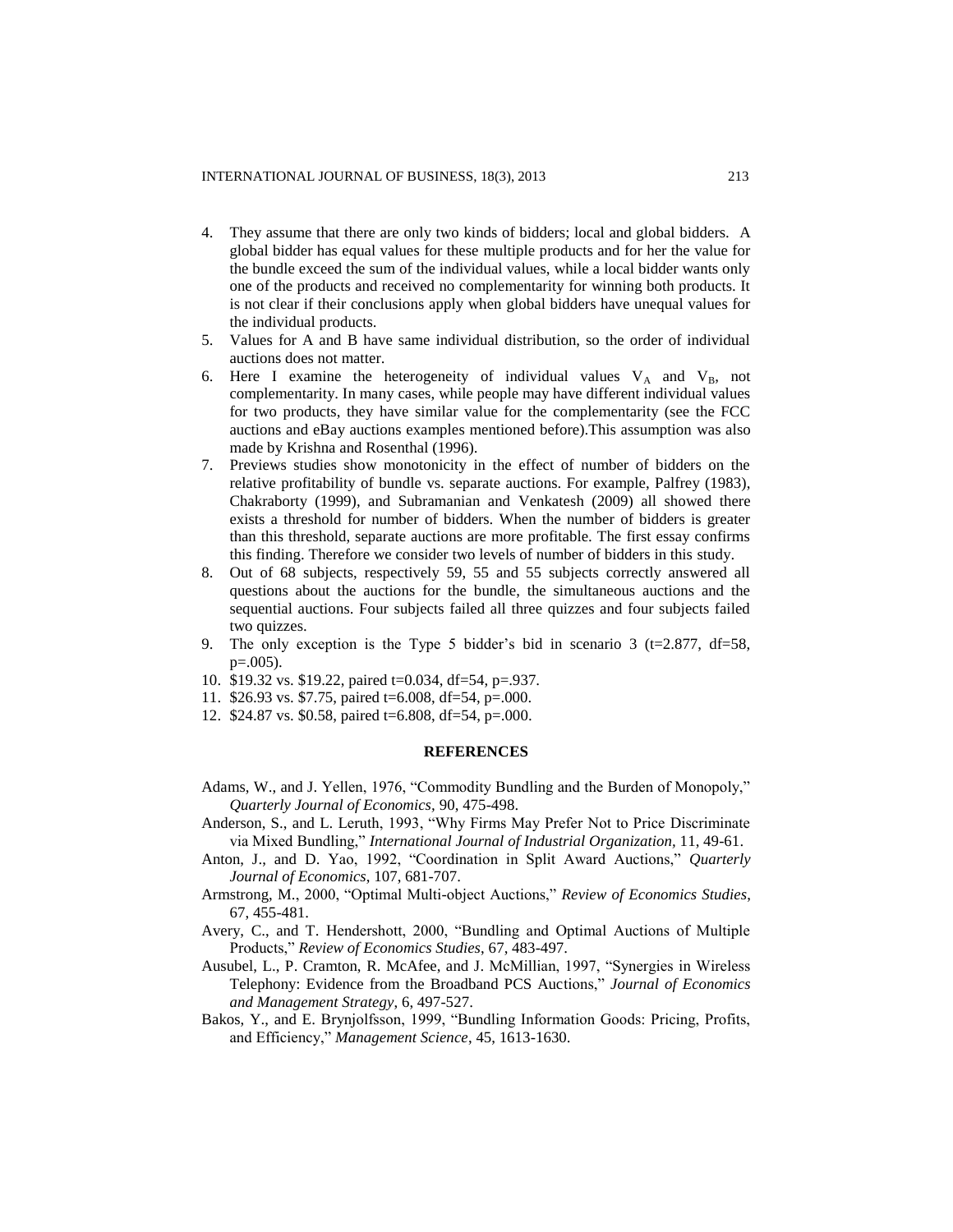- Bakos, Y., and E. Brynjolfsson, 2000, "Bundling and Competition on the Internet: Aggregation Strategies for Information Goods," *Marketing Science,* 19, 63-82.
- Bernhardt, D., and D. Scoones, 1994, "A Note on Sequential Auctions," *American Economic Review*, 84, 3, 653-657.
- Bykowsky, M., R. Cull, and J. Ledyard, 2000, "Mutually Destructive Bidding: The FCC Auction Design Problem", *[Journal of Regulatory Economics](http://ideas.repec.org/s/kap/regeco.html)*, 17, 205-28.
- Chakraborty, I., 1999, "Bundling Decisions for Selling Multiple Objects," *Economic Theory*, 13, 723-733.
- Chakraborty, I., 2004, "Multi–Unit Auctions with Synergy," *Economics Bulletin*, 4, 1- 14.
- Cheema, A., P. Popkowski Leszczyc, R. Bagchi, R. Bagozzi, J. Cox, U. Dholakia, E. Greenleaf, A. Pazgal, M. Rothkopf, M. Shen, S. Sunder, and R. Zeithammer, 2005, "Economics, Psychology, and Social Dynamics of Consumer Bidding in Auctions," *Marketing Letters*, 16, 401-413 .
- Feng, J., and K. Chatterjee, 2008, "Simultaneous vs. Sequential Sales, Intensity of Competition and Uncertainty," *Social Science Research Network* working paper No. 722041.
- Gaeth, G., I. Lewin, G. Chakraborty, and A. Levin, 1990, "Consumer Evaluation of Multi-Products Bundles: An Information Integration Approach," *Marketing Letters,* 2(1), 47-57.
- Guiltinan, J., 1987, "The Price Bundling of Services: A Normative Framework," *Journal of Marketing*, 51, 74-85.
- Hausch, D., 1986, "Multi Object Auctions: Sequential vs. Simultaneous Sales," *Management Science*, 32, 1599-1610.
- Jedidi, K., S. Jagpal, and P. Manchanda, 2003, "Measuring Heterogeneous Reservation Prices for Product Bundles," *Marketing Science,* 22, 107.
- Jeitschko, T., 1999, "Equilibrium Price Paths in Sequential Auctions with Stochastic Supply," *Economics Letters*, 64, 67-72.
- Klemperer, P., 2004, *Auctions: Theory and Practice*, Princeton University Press.
- Krishna, V. and R. Rosenthal, 1996, "Simultaneous Auctions with Synergies," *Games and Economic Behavior*, 17, 1-31.
- Levin, J., 1997, "An Optimal Auction for Complements," *Games and Economics Behavior*, 18, 176-192.
- Lewbel, A., 1985, "Bundling of Substitutes or Complements," *International Journal of Industrial Organization,* 3, 101-107.
- Matutes, C., and P. Regibeau, 1988, "Mix and Match: Product Compatibility without Network Externalities," *Rand Journal of Economics*, 19, 219-234.
- Matutes, C., and P. Regibeau, 1992, "Compatibility and Bundling of Complementary Goods in a Duopoly," *Journal of Industrial Economics*, 40, 37-54.
- Maskin, E., and J. Reiley, 1984, "Optimal Auctions with Risk Averse Buyers," *Econometrica*, 52, 1473-1518.
- McAfee, R., J. McMillan, and M. Whinston, 1989, "Multiproduct Monopoly, Commodity Bundling, and Correlation of Values", *Quarterly Journal of Economics,* 104, 371-383.
- McAfee, R., and D. Vincent, 1997, "Sequentially Optimal Auctions," *Game and Economic Behavior*, 18, 246-276.